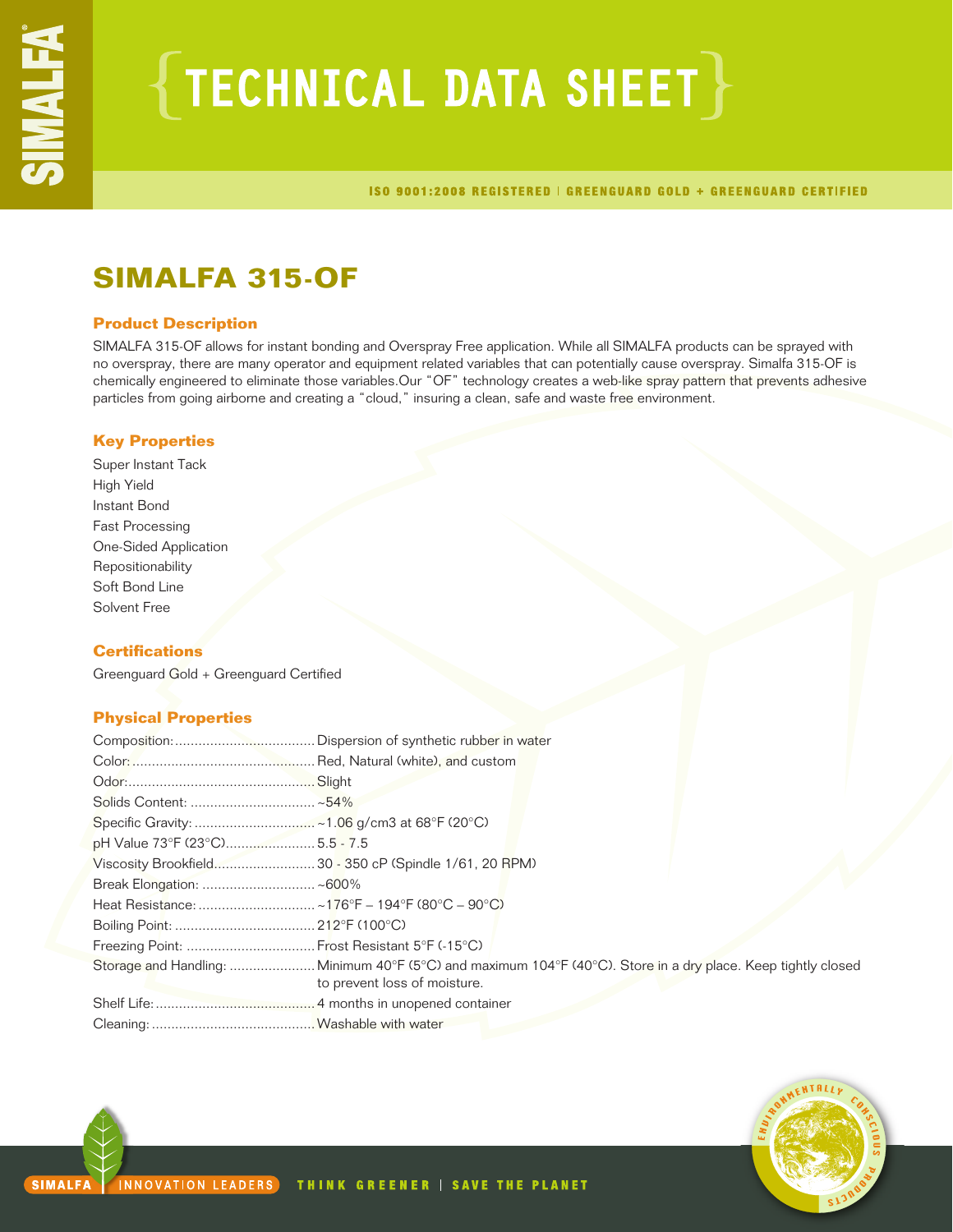## **Available Container Sizes**

Simalfa is available in 5, 110, and 250 gallon containers (20, 440, and 1000 kg containers). For additional container size information, visit the web at: www.simalfa.com/Techinfo/Container.htm

## **Surface Preparation**

Surfaces must be clean, dry and dust free. Any petroleum based product such as oil or grease can prevent suitable bonding.

## **Application**

Never agitate or mix before using. Simalfa can be applied to both surfaces with a spray gun. However, in many instances, single sided application is the preferred method. Hold the spray gun between 6"- 12" (15cm - 25cm) from the surface and be sure to overlap the pattern slightly with each pass to ensure uniform coverage.

## **Coverage**

Coverage will vary depending on the porosity of substrates and strength of adhesive bond desired. Typical users will cover up to 1000 square feet per gallon. In all cases, user evaluation will be required to determine the optimum coverage levels for their application.

## **Assembly and Bonding Time**

Simalfa bonds immediately after spraying. Users can reposition the substrates, to maximize the quality of their product, without re-spraying. Pressure may be applied via manual or mechanical methods to enhance the initial bond. In addition, the user can place the substrates together immediately or up to 15 minutes after spraying if required by their production process. After 15 minutes the adhesive may dry and the final adhesion can suffer, or a pseudo-adhesion could take place.

The final bond is achieved once the residual water has evaporated. Although water evaporation happens quickly, it is recommended users wait 24 hours before performing any final bond testing.

## **Application Method and Equipment**

SIMALFA is best dispensed via our patented Free Flowing gravity delivery system and applied with our high volume low-pressure (HVLP) spray guns. Other spray gun manufacturers may also have suitable application equipment. To find out if your spray gun works with Simalfa, just contact us, we can help.

We can supply all the necessary design, engineering and equipment to properly install and use SIMALFA.

| Method of Dispensing:  Free Flowing System (Patent#: 5868319) or pressure container.<br>Pumping is not recommended |
|--------------------------------------------------------------------------------------------------------------------|
| colored metals such as aluminum, steel, brass, etc.                                                                |
| Cleaning of Equipment: Use water only. Never use solvents of any type.<br>DO NOT SUBMERGE SPRAY GUN IN WATER       |

## **Cleanup**

In some cases wet adhesive may be removed with water. Dry adhesive cannot be removed from porous substrates such as foams or fabrics. It is recommended that users prevent adhesive from getting on surfaces where it's not wanted.

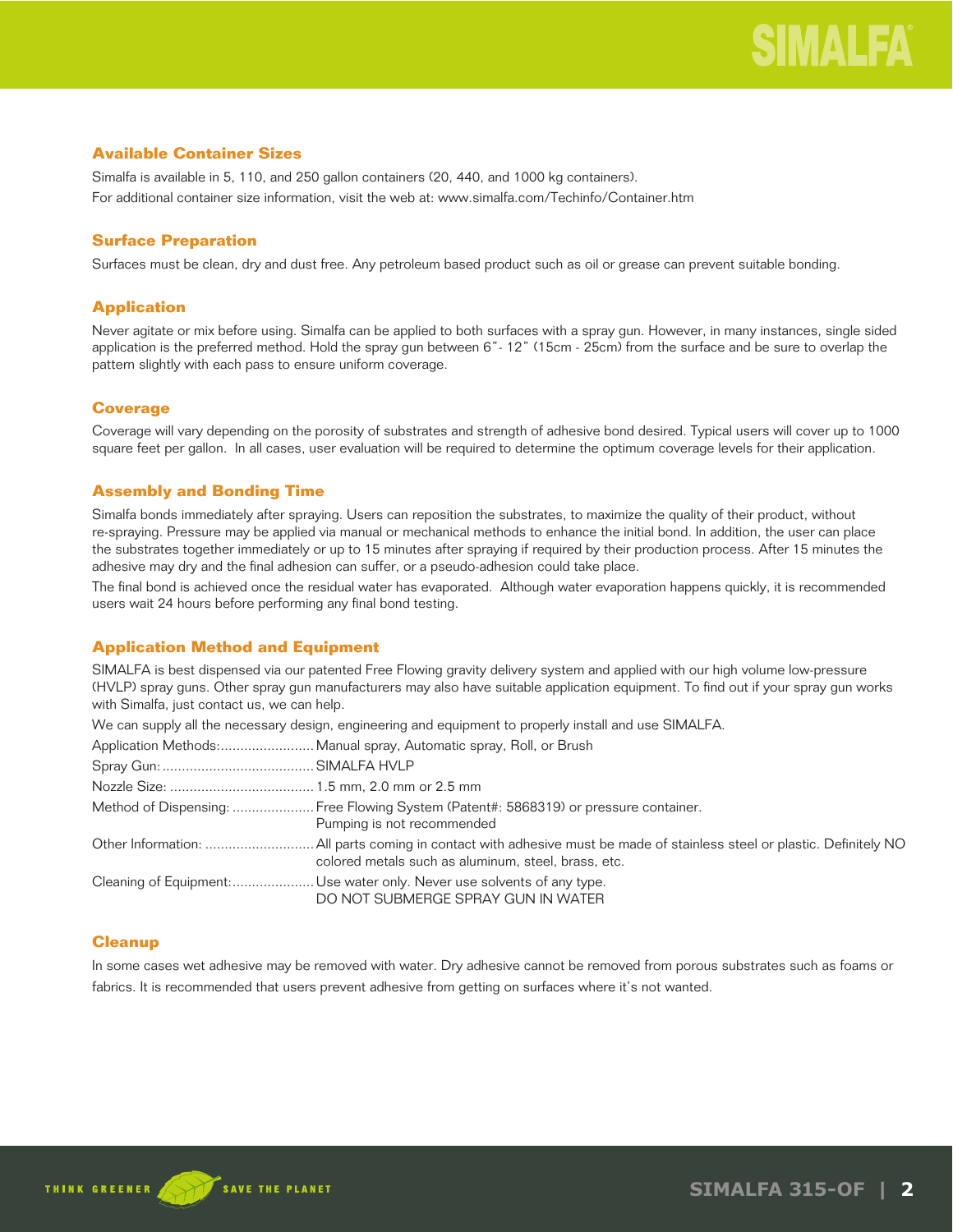## **Precautionary Information**

Please refer to the Safety Data Sheet and Product Label for Health and Safety Information before using Simalfa.

## **For Additional Information**

To request further information visit our website at WWW.SIMALFA.COM, contact us via telephone at (973)423-9266, or mail us at SIMALFA, 15 Lincoln Street, Hawthorne NJ 07506 USA.

To arrange an on-site demonstration please contact us at (973)423-9266 immediately.

## **Important Notice**

This information is accurate to the best of Alfa Adhesives, Inc.'s knowledge, or obtained from sources believed by Alfa Adhesives, Inc. to be accurate. Because many factors may affect processing or application/use, we recommend that you make tests to determine the suitability of this product for your particular purpose prior to use. No warranties of any kind, either expressed or implied, including warranties of merchantability or fitness for a particular purpose, are made regarding products described or designs, data or information set forth, or that the products, designs, data or information may be used without infringing the intellectual property rights of others. In no case shall the descriptions, information, data or designs provided be considered a part of our terms and conditions of sale. Further, you expressly understand and agree that the descriptions, designs, data, and information furnished by Alfa Adhesives, Inc. hereunder are given gratis and Alfa Adhesives, Inc. assumes no obligation or liability for the description, designs, data and information given or results obtained, all such being given and accepted at your risk.

## **TDS Prepared by:**

Alfa Adhesives, Inc. 15 Lincoln Street Hawthorne, NJ 07506 USA Tel: 973.423.9266 Fax: 973.423.9264



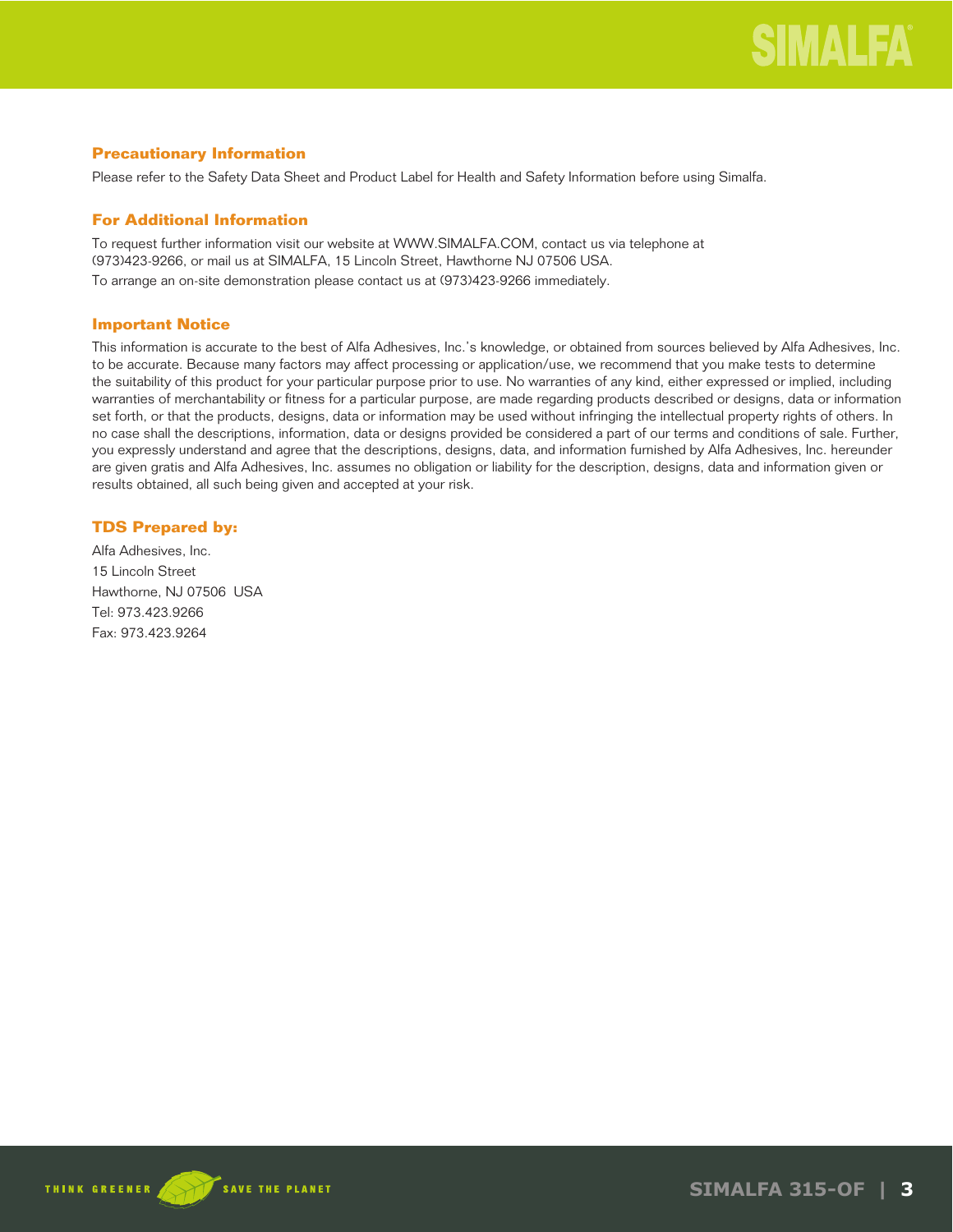# $\{SAFFITY$  DATA SHEET $\}$

ISO 9001:2008 REGISTERED | GREENGUARD GOLD + GREENGUARD CERTIFIED

## **SIMALFA 315-OF**

## **SECTION 1: Identification**

| Product identifier:  SIMALFA 315-OF                     |                                                                     |
|---------------------------------------------------------|---------------------------------------------------------------------|
|                                                         |                                                                     |
| Product Code Number:  315-OF                            |                                                                     |
|                                                         |                                                                     |
|                                                         | Recommended use:  Adhesives. Industrial Use. Flexible foam bonding. |
| Recommended restrictions:  Uses other than those above. |                                                                     |
| <b>Manufacturer Information:</b>                        |                                                                     |
| Company name:  Alfa Adhesives, Inc.                     |                                                                     |
|                                                         |                                                                     |
| Company telephone:  1.973.423.9266                      |                                                                     |
| Office hours (Mon – Fri):  6.00 am to 5:00 pm EST       |                                                                     |
|                                                         | Company contact name: Darren Gilmore, darren.gilmore@simalfa.com    |
| Emergency phone number:  1.973.423.9266                 |                                                                     |

## **SECTION 2: Hazard(s) identification**

|                                        | Classification of the chemical in accordance with paragraph (d) of §1910.1200:                                  |
|----------------------------------------|-----------------------------------------------------------------------------------------------------------------|
|                                        | Physical hazards:  Not classified as a physical hazard under GHS criteria                                       |
|                                        |                                                                                                                 |
|                                        | Environmental hazards: Not classified as a physical hazard under GHS criteria.                                  |
| GHS signal word:  Not applicable.      |                                                                                                                 |
|                                        | GHS hazard statement(s):  This mixture is classified as not hazardous according to paragraph (d) of §1910.1200. |
| GHS Hazard symbol(s):  Not applicable. |                                                                                                                 |
| <b>GHS Precautionary statement(s):</b> |                                                                                                                 |
|                                        |                                                                                                                 |
|                                        |                                                                                                                 |
|                                        |                                                                                                                 |

Disposal: .......................................... No disposal precautionary statements required.

## Hazard(s) not otherwise Classified (HNOC):

Avoid Inhalation of vapors or spray mists.

Ingredient(s) of unknown acute toxicity: Not applicable.

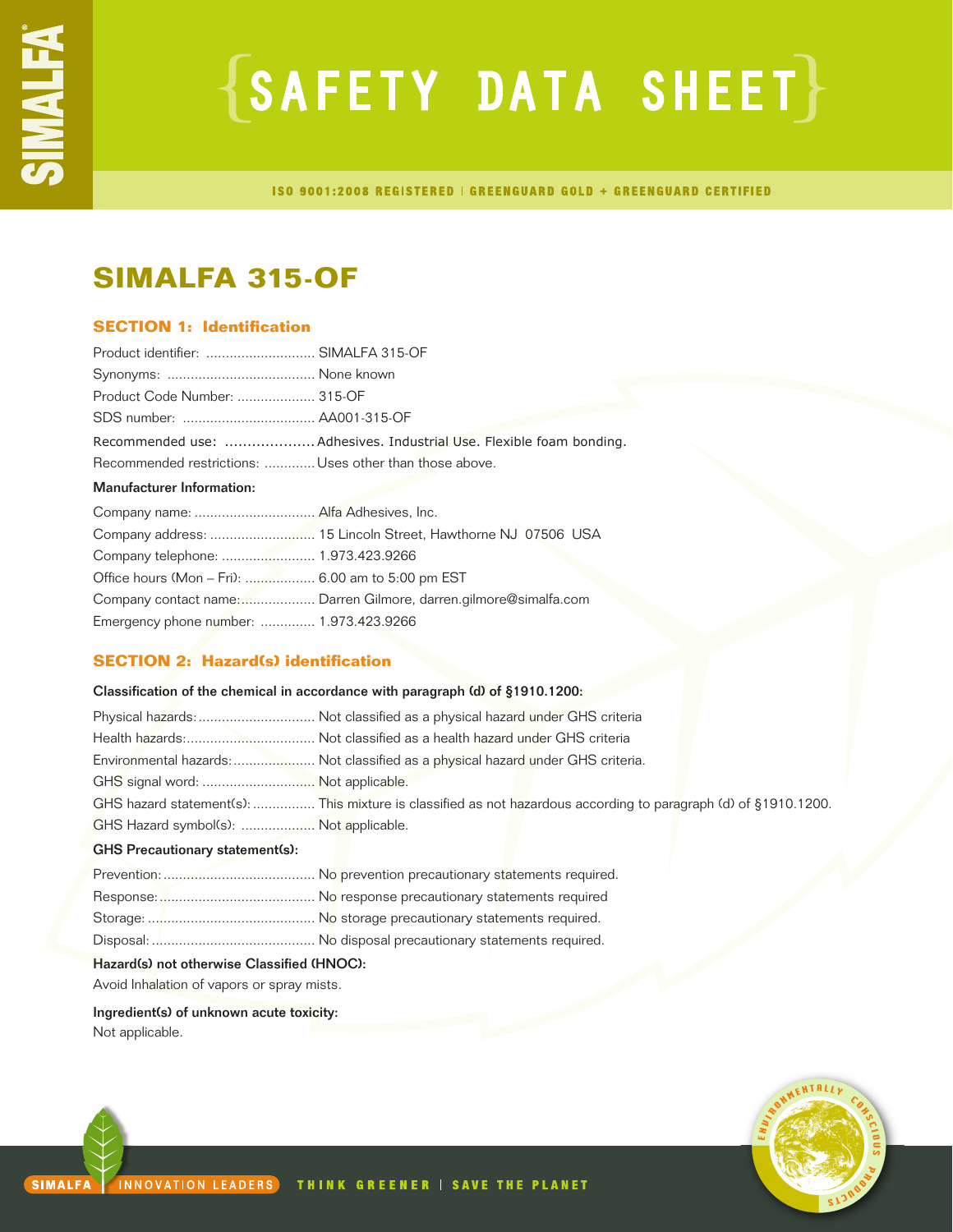## **SECTION 3: Composition/information on ingredients**

## Mixture:

CR (polychloroprenes, Chloroprene rubber), Additive, Water.

| l Chemical Name                   | CAS# | <b>Concentration (weight %)</b> |
|-----------------------------------|------|---------------------------------|
| No hazardous components above the |      |                                 |
| l classification threshold        |      |                                 |

Note: The balance of the ingredients are not classified as hazardous, or are below the classification threshold under the criteria of the Federal OSHA Hazard Communication Standard 29 CFR 1910.1200.

## **SECTION 4: First-aid measures**

## Description of necessary measures:

## Inhalation:

Remove to fresh air. In case of irritation of the respiratory tract seek medical advice.

## Skin contact:

After contact with skin, wash immediately with soap and water. In case of skin irritation, seek medical treatment.

## Eye contact:

If product gets into the eye, keep eyelid open and rinse immediately with large quantities of water, for at least 5 minutes. Subsequently consult an ophthalmologist.

#### Ingestion:

Contact a physician/medical advice immediately.

#### Most important symptoms/effects, acute and delayed:

None currently known.

#### Indication of immediate medical attention and special treatment needed:

If any symptoms are observed, contact a physician and give them this SDS sheet.

## **SECTION 5: Fire-fighting measures**

#### Suitable extinguishing media:

Water. Foam. Dry extinguishing powder.

## Unsuitable extinguishing media:

None known.

#### Specific hazards:

Product is not combustible. In case of fire and/or explosion do not breathe fumes. Combustion products – Irritating gases and vapors. Special protective equipment and precautions for fire-fighters: Full protective clothing and NIOSH-approved self-contained breathing apparatus should be worn. Use water to cool exposed containers.

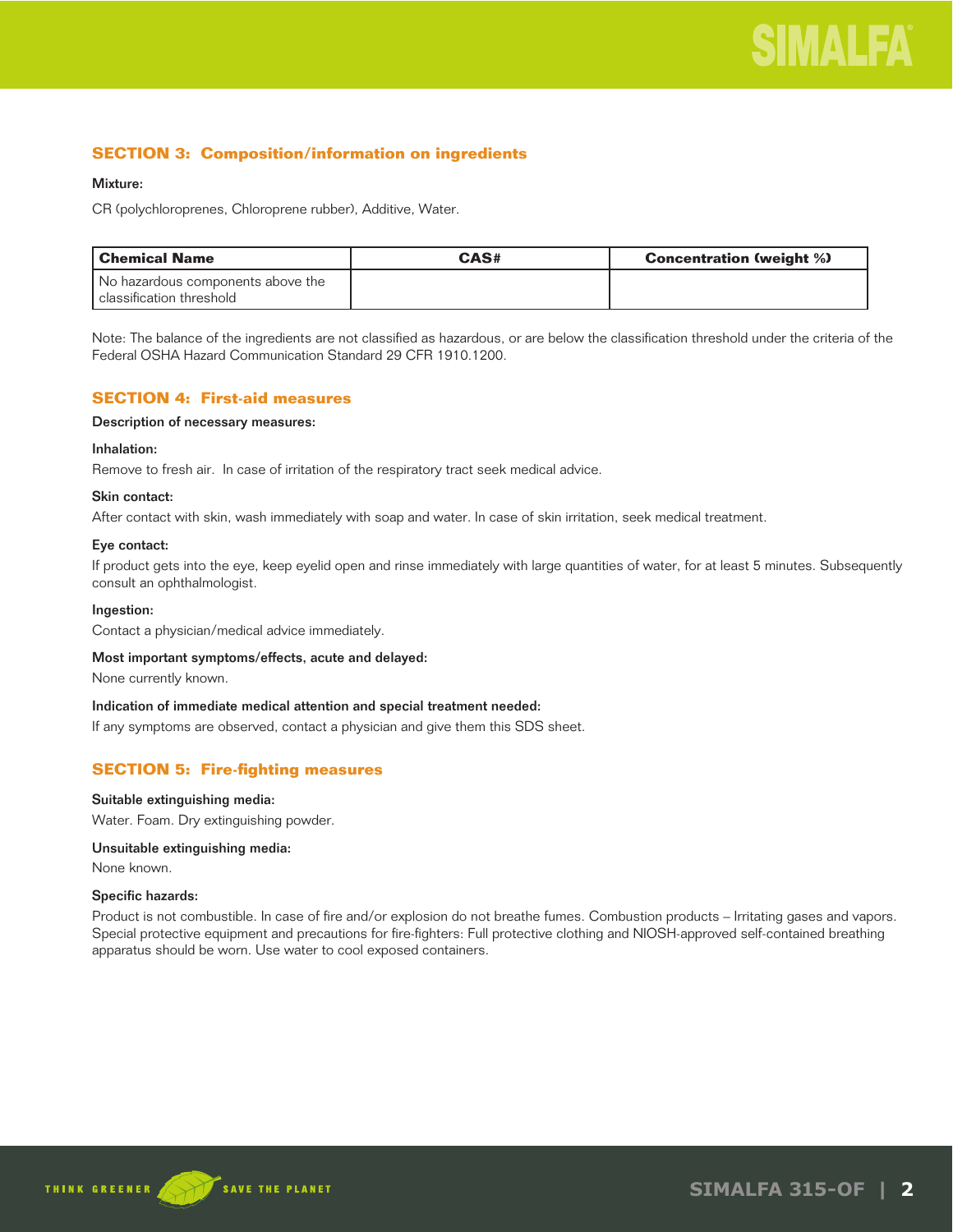## **SECTION 6: Accidental release measures**

#### Personal precautions, protective equipment and emergency procedures:

Wear appropriate protective equipment, such as gloves, goggles and protective clothing, as conditions warrant (see Section 8). See Sections 2 and 7 for additional information on hazards and precautionary measures. Change contaminated clothing.

## Environmental Precautions:

Stop spill/release if it can be done safely. Do not empty into drains or the aquatic environment. Cover drains.

## Methods and material for containment and cleaning up:

Remove mechanically, placing in appropriate containers for disposal. Absorb with liquid-binding material (e.g. sand, diatomaceous earth, acid- or universal binding agents). Clear contaminated area thoroughly. Retain contaminated washing water and dispose. Dispose of in accordance with all local, state, and federal regulations.

## **SECTION 7: Handling and storage**

#### Precautions for safe handling:

The necessary precautions for handling chemicals should be followed. If suction of the immediate vicinity is impossible or insufficient, adequate airing of the working place must be ensured. Use good personal hygiene practices and wear appropriate personal protective equipment (see section 8).

#### Conditions for safe storage, including any incompatibles:

Store only in original container. Keep container tightly closed. The adhesive is sensitive to frost! Temperatures below 0°C will destroy the adhesive!

## Storage conditions:

Store between 5°C to and 40°C

## Shelf life:

4 months in unopened container.

## **SECTION 8: Exposure controls/personal protection**

#### Control Parameters:

## Occupational exposure limits:

Does not contain substances above concentration limits fixing an occupational exposure limit.

| US OSHA HAZARDOUS COMPONENTS (29 CFR 1910.1200):     |  |  |  |
|------------------------------------------------------|--|--|--|
| Permissible Exposure Limits                          |  |  |  |
| PEL-TWA (8 hour)<br>PEL-STEL (15 min)<br>l Substance |  |  |  |
| Not Applicable                                       |  |  |  |

| US ACGIH Threshold Limit Values |                  |                   |  |
|---------------------------------|------------------|-------------------|--|
| Substance                       | TLV-TWA (8 hour) | TLV-STEL (15 min) |  |
| Not Applicable                  |                  |                   |  |

| <b>NIOSH Exposure Limits</b> |            |        |
|------------------------------|------------|--------|
| <b>Substance</b>             | <b>TWA</b> | ' STEL |
| Not Applicable               |            |        |

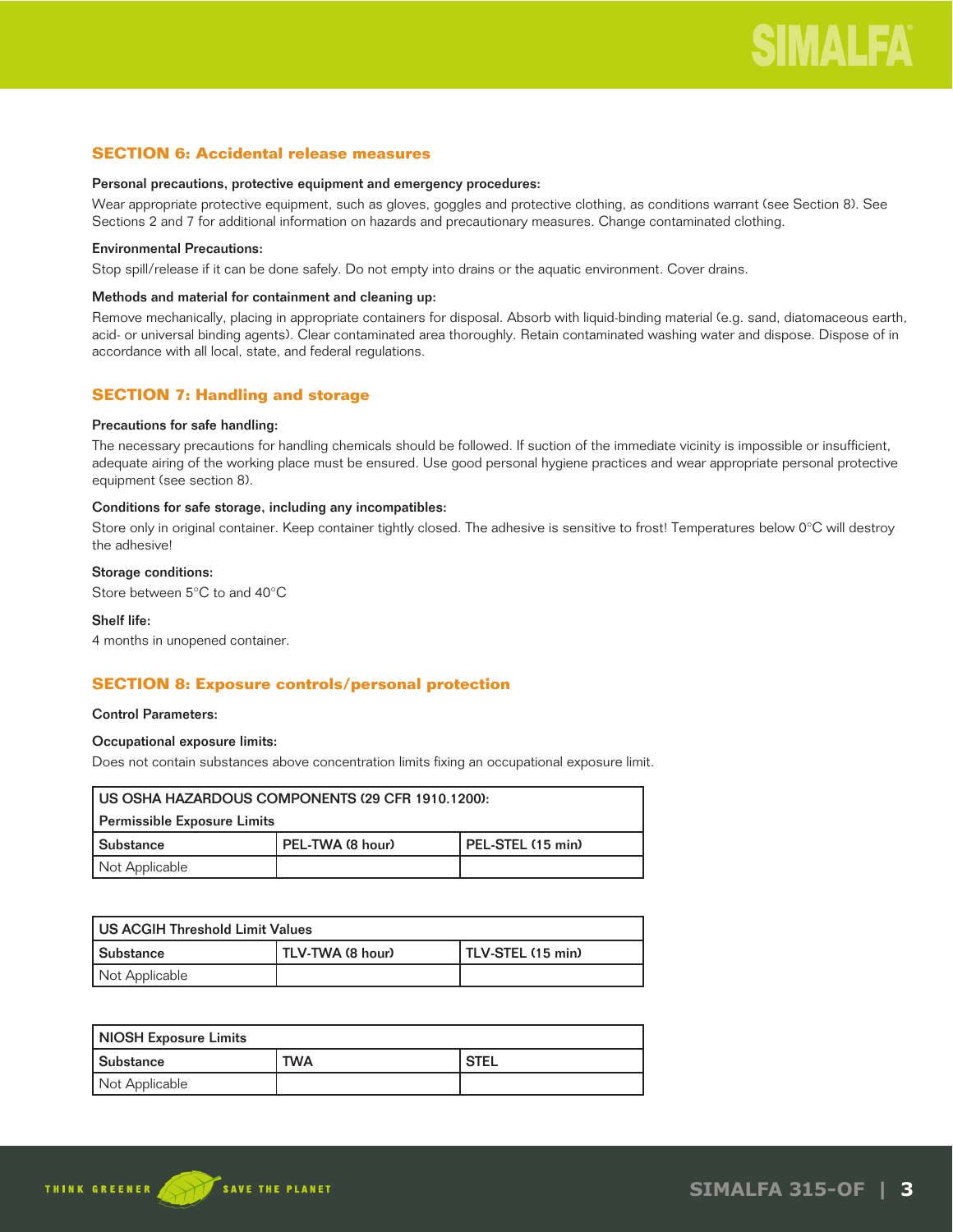#### Appropriate engineering controls:

General room ventilation should be adequate. See also Section 7.

#### Individual protection measures, such as personal protective equipment:

## Eye/face protection:

Use suitable safety glasses. Eye protection should be compliant with OSHA regulations.

#### Skin and hand protection:

Use appropriate gloves. Gloves must be inspected prior to use. Use proper glove removal technique (without touching glove's outer surface) to avoid skin contact with this product. Dispose of contaminated gloves after use in accordance with applicable laws and good laboratory practices. Wash and dry hands.

## Respiratory protection:

Avoid Inhalation of vapors or spray mists. Work in well ventilated areas, where risk assessment shows air-purifying respirators are appropriate, use type N95 (US) or type P2 (EN 143) respirator. Use respirators and components tested and approved under appropriate government standards such as NIOSH (US) or CEN (EU).

## Other:

Other protective clothing may be required depending on degree of exposure.

## Thermal hazards:

No data available.

## **SECTION 9: Physical and chemical properties**

#### Appearance

| Melting point/freezing point:  Not applicable               |  |
|-------------------------------------------------------------|--|
|                                                             |  |
|                                                             |  |
|                                                             |  |
|                                                             |  |
| Flammability (solid, gas): Non-flammable                    |  |
| Upper/lower flammability or explosive limits                |  |
| Flammability limit – lower %): Not applicable               |  |
| Flammability limit - upper (%):  Not applicable             |  |
| Explosive limit – lower (%):  Not applicable                |  |
| Explosive limit – upper (%): Not applicable                 |  |
|                                                             |  |
|                                                             |  |
| Relative density (@50oC):  1.06 g/cm3                       |  |
|                                                             |  |
| Partition coefficient (n-octanol/water):  No data available |  |
| Auto-ignition temperature:  No data available               |  |
| Decomposition temperature:  No data available               |  |
|                                                             |  |

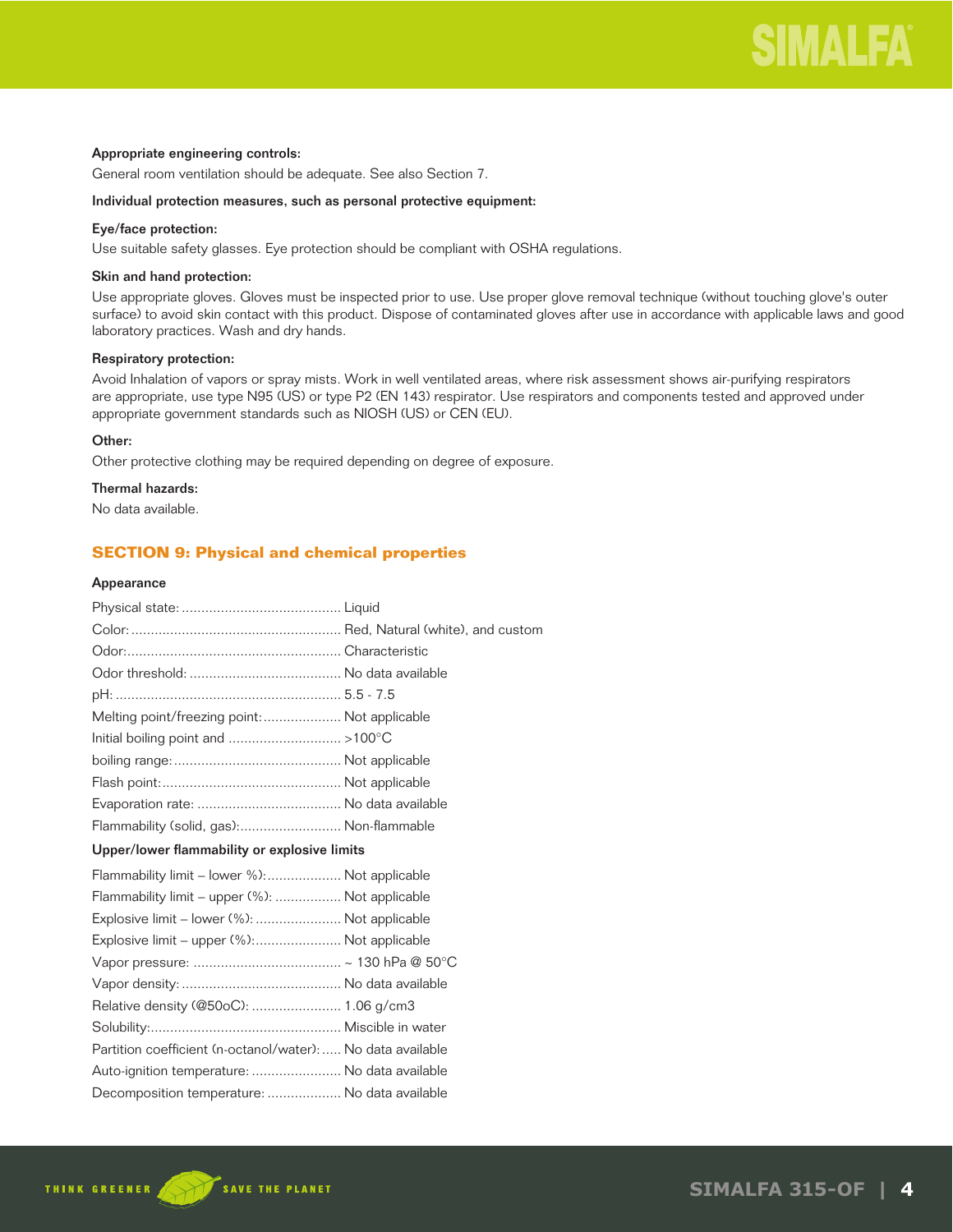| Viscosity (dynamic):  30 - 350 cP (Spindle 1/61, 20 RPM) |  |  |  |  |
|----------------------------------------------------------|--|--|--|--|
|----------------------------------------------------------|--|--|--|--|

## Other information:

## **SECTION 10: Stability and reactivity**

| Possibility of hazardous reactions:  Not known. |                                                                                                        |
|-------------------------------------------------|--------------------------------------------------------------------------------------------------------|
|                                                 |                                                                                                        |
| Incompatible materials:  None known.            |                                                                                                        |
|                                                 | Hazardous decomposition:  Thermal decomposition can lead to the escape of irritating gases and vapors. |

## **SECTION 11: Toxicological information**

#### Information on likely routes of exposure:

## Symptoms related to the physical, chemical, and toxicological characteristics:

None expected.

## Delayed and immediate effects and chronic effects from short or long-term exposure: None expected.

## Numerical measures of toxicity:

Ingredient Information

| l Substance    | Test Type (species)   | Value |
|----------------|-----------------------|-------|
|                | LD50 Oral (Rat)       |       |
| Not Applicable | LD50 Dermal (Rabbit)  |       |
|                | LC50 Inhalation (Rat) |       |

## Skin corrosion/irritation:

Frequently or prolonged contact with skin may cause dermal irritation.

## Serious eye damage/eye irritation:

Not expected to cause serious eye damage/eye irritation.

## Respiratory sensitization:

No information available on the mixture, however none of the components have been classified as a respiratory sensitizer (or are below the concentration threshold for classification).

## Skin sensitization:

No information available on the mixture, however none of the components have been classified as a skin sensitizer (or are below the concentration threshold for classification).

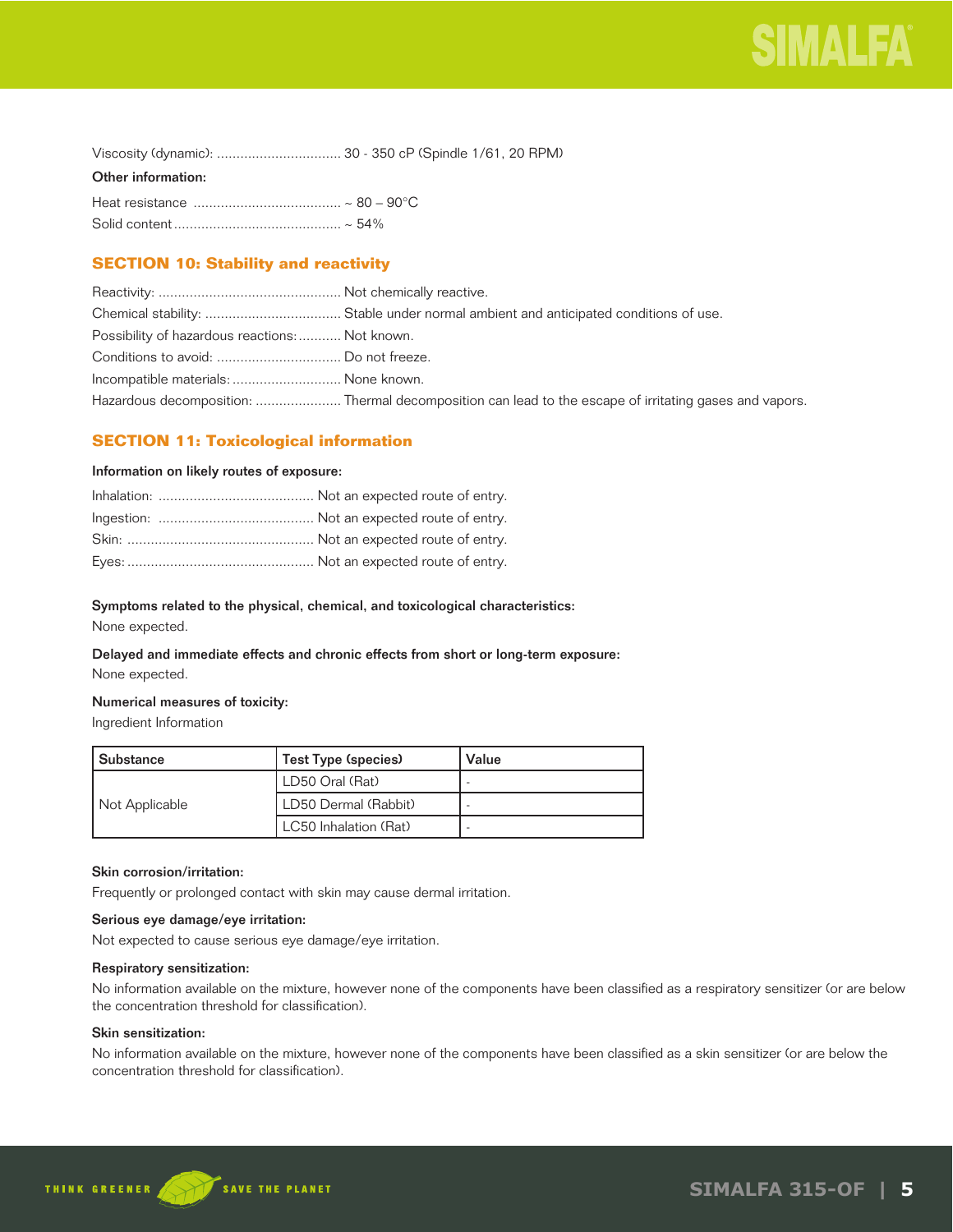## Germ cell mutagenicity:

No information available on the mixture, however none of the components have been classified for germ cell mutagenicity (or are below the concentration threshold for classification).

## Carcinogenicity:

No information available on the mixture, however none of the components are listed in the National Toxicology Program (NTP) Report on Carcinogens (latest edition) or has been found to be a potential carcinogen in the International Agency for Research on Cancer (IARC) Monographs (latest edition), or by OSHA.

## Reproductive toxicity:

No information available on the mixture, however none of the components have been classified for reproductive toxicity (or are below the concentration threshold for classification).

#### Specific target organ toxicity:

## Single exposure:

No information available on the mixture, however none of the components have been classified for STOT SE (or are below the concentration threshold for classification).

#### Specific target organ toxicity:

## Repeat exposure:

No information available on the mixture, however none of the components have been classified for STOT RE (or are below the concentration threshold for classification). Based on new information regarding a raw material that is being used in the formulation of this product, a clarification is under way as to whether a classification in a hazard class after repeated exposure (inhalation) is required.

#### Aspiration hazard:

No information available on the mixture, however none of the components have been classified for aspiration hazard (or are below the concentration threshold for classification).

## Further information:

No data available.

## **SECTION 12: Ecological information**

#### Ecotoxicity:

#### Product data:

Product may not be released into water without pre-treatment.

#### Ingredient Information:

| Substance      | <b>Test Type</b> | <b>Species</b> | Value |
|----------------|------------------|----------------|-------|
|                | LD50             |                |       |
| Not Applicable | <b>EC50</b>      |                |       |
|                | EC/LC50          |                |       |

#### Persistence and Degradability:

No data available.

Bioaccumulative Potential: No data available.

Mobility in Soil:

No data available.

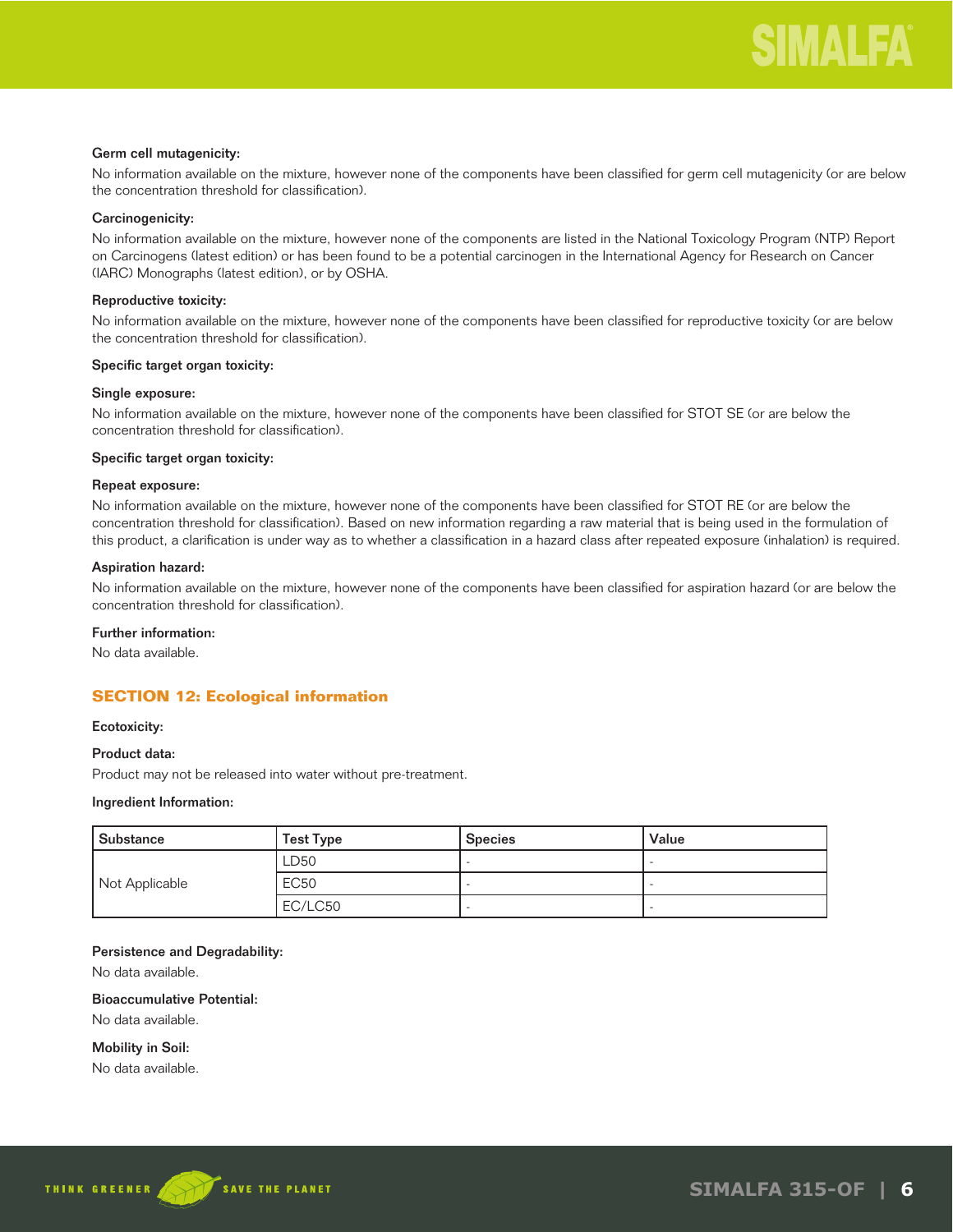## Other adverse effects:

Technically correct releases of minimal concentrations to adapted biological sewage treatment facility, will not disturb the biodegradability of activated sludge. Observe regulations concerning local drainage.

## **SECTION 13: Disposal considerations**

## Appropriate method of disposal of substance or preparation

Dispose of contaminate product and materials used in cleaning up spills or leaks in a manner approved for this material. Consult appropriate Federal, State and Local regulatory agencies to ascertain proper disposal procedures.

## Contaminated packaging:

Completely emptied packing can be recycled.

## **SECTION 14: Transport Information**

## US Department of Transportation Classification (49CFR)

Not regulated under DOT

IMDG Not regulated under IMDG

IATA (Country variations may apply) Not regulated under IATA

Environmental hazards Marine pollutant: No.

Transport in bulk (according to Annex II of MARPOL 73/78 and the IBC Code) No further relevant information available.

Special precautions which a user needs to be aware of, or needs to comply with, in connection with transport or conveyance either within or outside their premises.

PROTECT FROM FROST/FREEZING

## **SECTION 15: Regulatory Information**

## United States Federal Regulations: This SDS complies with the OSHA, 29 CFR 1910.1200.

## Toxic Substances Control Act (TSCA):

All substances in this product are listed, as required, or are exempt from the TSCA inventory.

## SARA Superfund and Reauthorization Act of 1986 Title III sections 302, 311,312 and 313:

Section 302 – No chemicals in this material are subject to the reporting requirements of SARA Title III, Section 302.

## CERCLA Hazardous Substance List, 40 CFR 302.4:

This product does not contain chemicals listed on CERCLA.

## Clean Air Act (CAA) Section 112(r) Accidental Release Prevention (40 CFR 68.130):

None

Clean Water Act Section 311 Hazardous Substances (40 CFR 117.3):

None

## SARA Title III Section 302 Extremely Hazardous Substance (40 CFR 355, Appendix A):

None

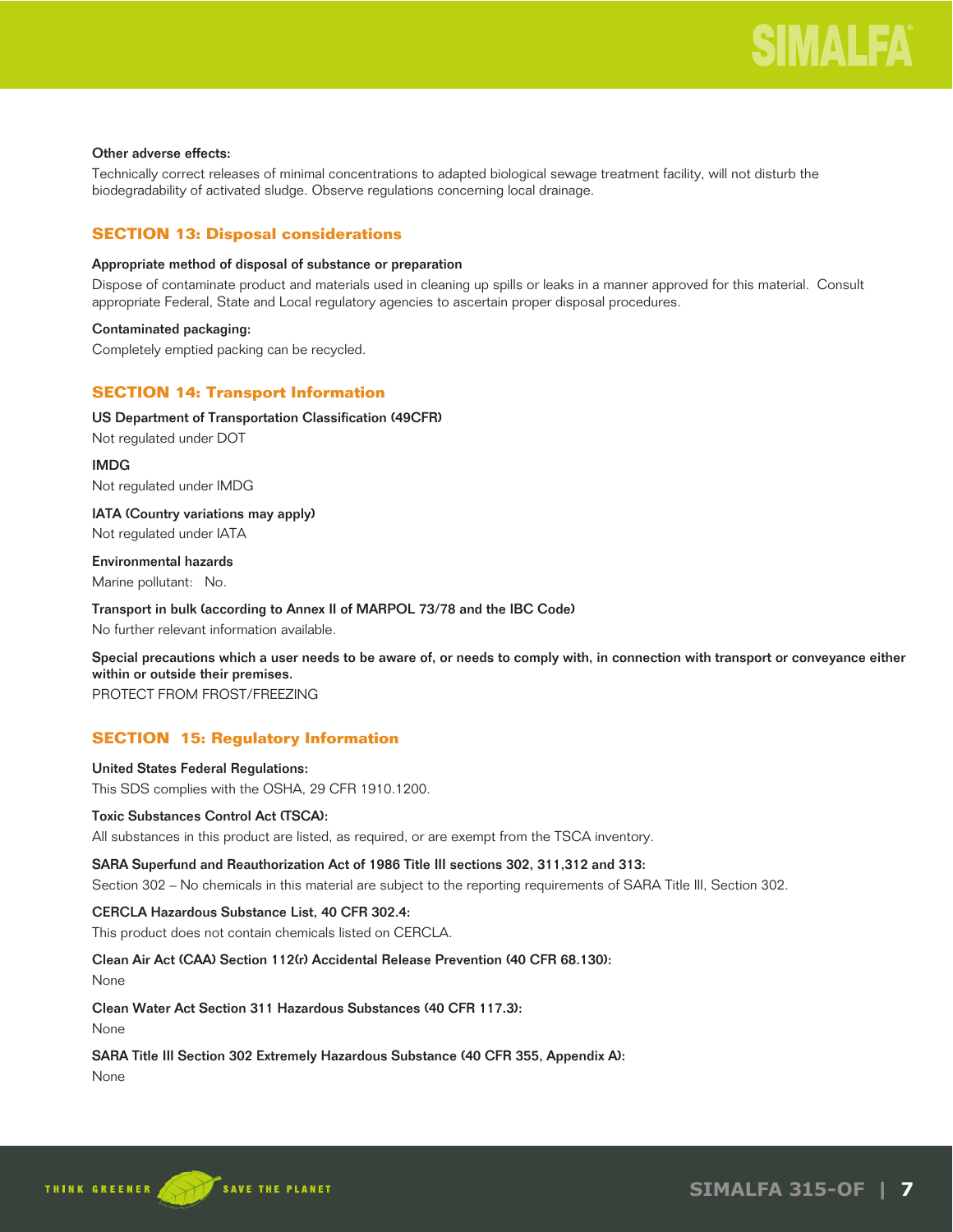

## Section 311/312 (40 CFR 370):

| Acute Health Hazard: No   |  |
|---------------------------|--|
| Chronic Health Hazard: No |  |
|                           |  |
| Pressure Hazard:  No      |  |
| Reactivity Hazard: No     |  |

Section 313 Toxic Release Inventory (40 CFR 372):

None

## STATE REGULATIONS:

This SDS contains specific health and safety data is applicable for state requirements. For details on your regulatory requirements you should contact the appropriate agency in your state.

#### Massachusetts Right to Know:

None of the components are listed on the Massachusetts Right to Know List.

#### New Jersey Right to Know:

None of the components are listed on the New Jersey Right to Know list.

#### Pennsylvania Right to Know:

None of the components are listed on the Pennsylvania Right to Know List.

Canada WHMIS Hazard Class:

Not applicable

## **SECTION 16: Other Information**

## NFPA Hazard Classification

Health: 1 | Flammability: 0 | Instability: 0 | Special Hazards: None

#### Revision Date: February 4, 2020

#### Disclaimer:

Workers using Simalfa should read and understand this SDS and be trained in the proper use of this material.

This information is accurate to the best of Alfa Adhesives, Inc.'s knowledge, or obtained from sources believed by Alfa Adhesives, Inc. to be accurate. Because many factors may affect processing or application/use, we recommend that you make tests to determine the suitability of this product for your particular purpose prior to use. No warranties of any kind, either expressed or implied, including warranties of merchantability or fitness for a particular purpose, are made regarding products described or designs, data or information set forth, or that the products, designs, data or information may be used without infringing the intellectual property rights of others. In no case shall the descriptions, information, data or designs provided be considered a part of our terms and conditions of sale. Further, you expressly understand and agree that the descriptions, designs, data, and information furnished by Alfa Adhesives, Inc. hereunder are given gratis and Alfa Adhesives, Inc. assumes no obligation or liability for the description, designs, data and information given or results obtained, all such being given and accepted at your risk.

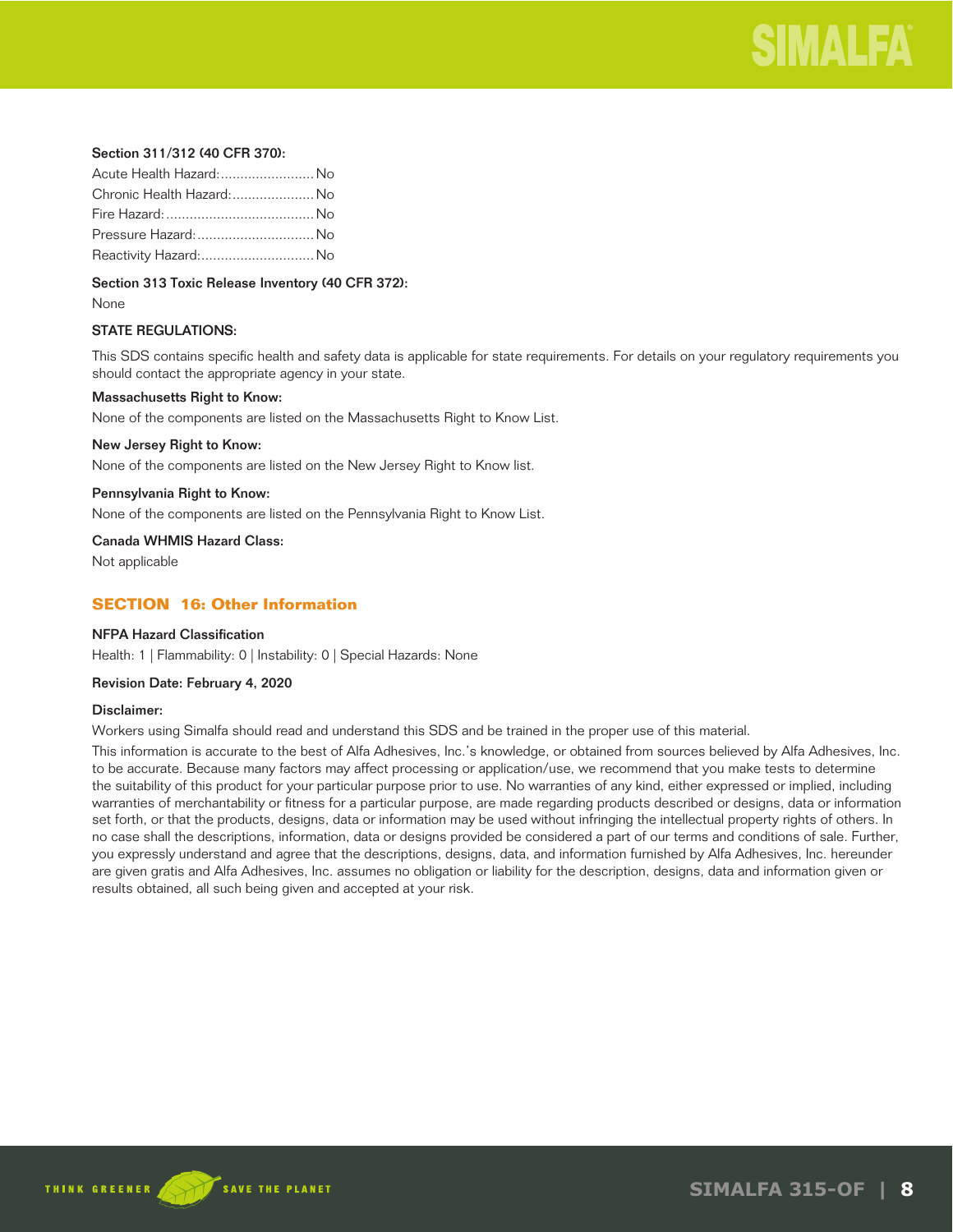# $\{$  HOJA TECNICA $\}$

ISO 9001:2008 REGISTERED | GREENGUARD GOLD + GREENGUARD CERTIFIED

## **SIMALFA 315-OF**

## **Descripción del producto**

SIMALFA 315-OF permite la unión instantánea y aplicación De Overspray. Mientras que todos los productos SIMALFA se pueden pulverizar sin exceso de pulverización, hay muchas variables de operadores y equipos relacionados que potencialmente pueden causar exceso de rocío. Simalfa 315-OF está diseñada químicamente para eliminar los variables.Our "OF" tecnología crea un patrón de pulverización en forma de banda que evita que las partículas adhesivas de ir en el aire y la creación de una "nube", asegurando un ambiente limpio, libre, seguro y residuos.

## **Propiedades específicas**

Super tack instantaneo Alto rendimiento Pegue instantáneo Procesos rápidos Aplicación a una sola cara Reposicionabilidad Suave línea de pegue Libre de solventes

## **Certificaciones**

Greenguard Gold + Greenguard Certified

## **Propiedades físicas**

| Contenido de sólidos:~54%                              |                                                            |
|--------------------------------------------------------|------------------------------------------------------------|
|                                                        |                                                            |
|                                                        |                                                            |
|                                                        | Viscosidad Brookfield:  30 - 350 cP (Spindal 1/61, 20 RPM) |
|                                                        |                                                            |
| Resistencia al calor: 80°C - 90°C                      |                                                            |
|                                                        |                                                            |
| Punto de congelación:  Escarcha Resistente 5°F (-15°C) |                                                            |
| Manejo y almacenaje:  Mínimo 5°C, máximo 40°C          |                                                            |
|                                                        |                                                            |
|                                                        |                                                            |

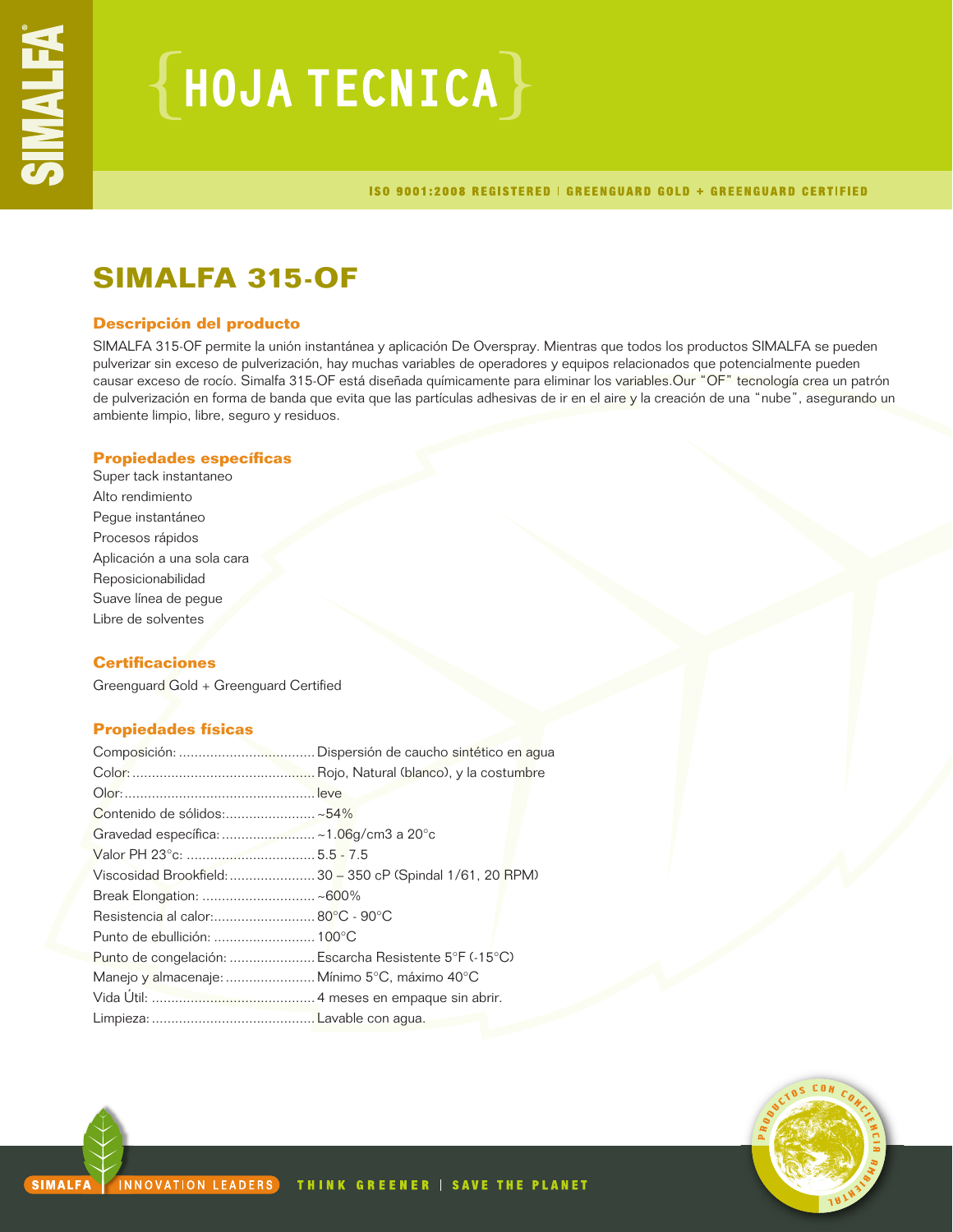## **Presentaciones del producto**

Simalfa está disponible en contenedores de 5, 110 y 250 galones ( 20, 440 y 1000 Kg) Para información adicional, visitar la web en: www.simalfa.com/techinfo/container.htm

## **Preparación de las superficies**

Las superficies deben estar limpias, secas y libres de polvo. Exentas de grasa, aceite, o cualquier otro elemento contaminante que pueda afectar el buen desempeño del adhesivo.

## **Aplicación**

Nunca agite o mezcle antes de su uso. Simalfa puede ser aplicado con pistola en ambas superficies; sin embargo, en muchos casos, puede hacerse aplicación a un solo sustrato, siendo este también un método correcto de aplicación. Sostener la pistola en ángulo recto a una distancia de la superficie, entre 15cm a 25cm y asegurarse de hacer una aplicación uniformemente, que coincida al momento de unir los sustratos.

## **Cobertura**

La cobertura varía dependiendo de la porosidad de los materiales y la fuerza de pegue deseada. El rendimiento aproximado por puede ser de 300 mts2 por galón; en cualquier caso para determinar el consumo adecuado es necesario evaluar las necesidades de cobertura específica a la aplicación.

## **Ensamblaje y tiempo de curado final**

Simalfa ofrece adhesión inmediatamente después de aplicado. Los usuarios pueden reposicionar los sustratos, para mejorar la calidad de su producto, sin necesidad de nuevas aplicaciones. Presión mecánica o manual puede ser aplicada para mejorar las cualidades de la cohesión inicial. Adicionalmente, permite dejar hasta 15 minutos de tiempo abierto antes de hacer la unión si el proceso de producción así lo requiere. Después de 15 minutos el adhesivo se puede secar perjudicando la adhesión.

La adhesión final se logra una vez el agua residual se haya evaporado. A pesar de que la evaporación del agua es rápida, se recomienda esperar 24 horas para realizar pruebas de pegue finales.

## **Equipos y métodos de aplicación**

La forma idónea para la aplicación de los adhesivos SIMALFA es a través de nuestro sistema de caída libre por gravedad y aplicando con nuestras pistolas spray HVLP (high volume low presure) alto volumen baja presión. Otras pistolas pueden llegar a funcionar con nuestro sistema.

Podemos ofrecer el asesoramiento técnico para el uso apropiado de nuestro adhesivo.

Metodos de Aplicación: ....................Spray manual, spray automatico, rodillo o brocha.

| Pistola de Aplicación Spray:  SIMALFA HVLP   |                                                                                                                                                                                           |
|----------------------------------------------|-------------------------------------------------------------------------------------------------------------------------------------------------------------------------------------------|
| Tamaño de la Aguja:  1.5 mm, 2.0 mm o 2.5 mm |                                                                                                                                                                                           |
|                                              | Método de Dosificación:Sistema de flujo libre (patente#:5868319) o tanque presurizado. Por sistemas de bombeo no es<br>recomendado hacer la dosificación.                                 |
|                                              | Información Extra:Todas las partes en contacto con el adhesivo deben estar hechas de acero inoxidable o de<br>plástico. En ningún caso utilizar metales como, aluminio, acero, lata, etc. |
|                                              | Limpieza de los Equipos: Usar solamente agua. Nunca usar solventes de ningún tipo. NO SE RECOMIENDA SUMERGIR<br>LA PISTOLA EN AGUA.                                                       |

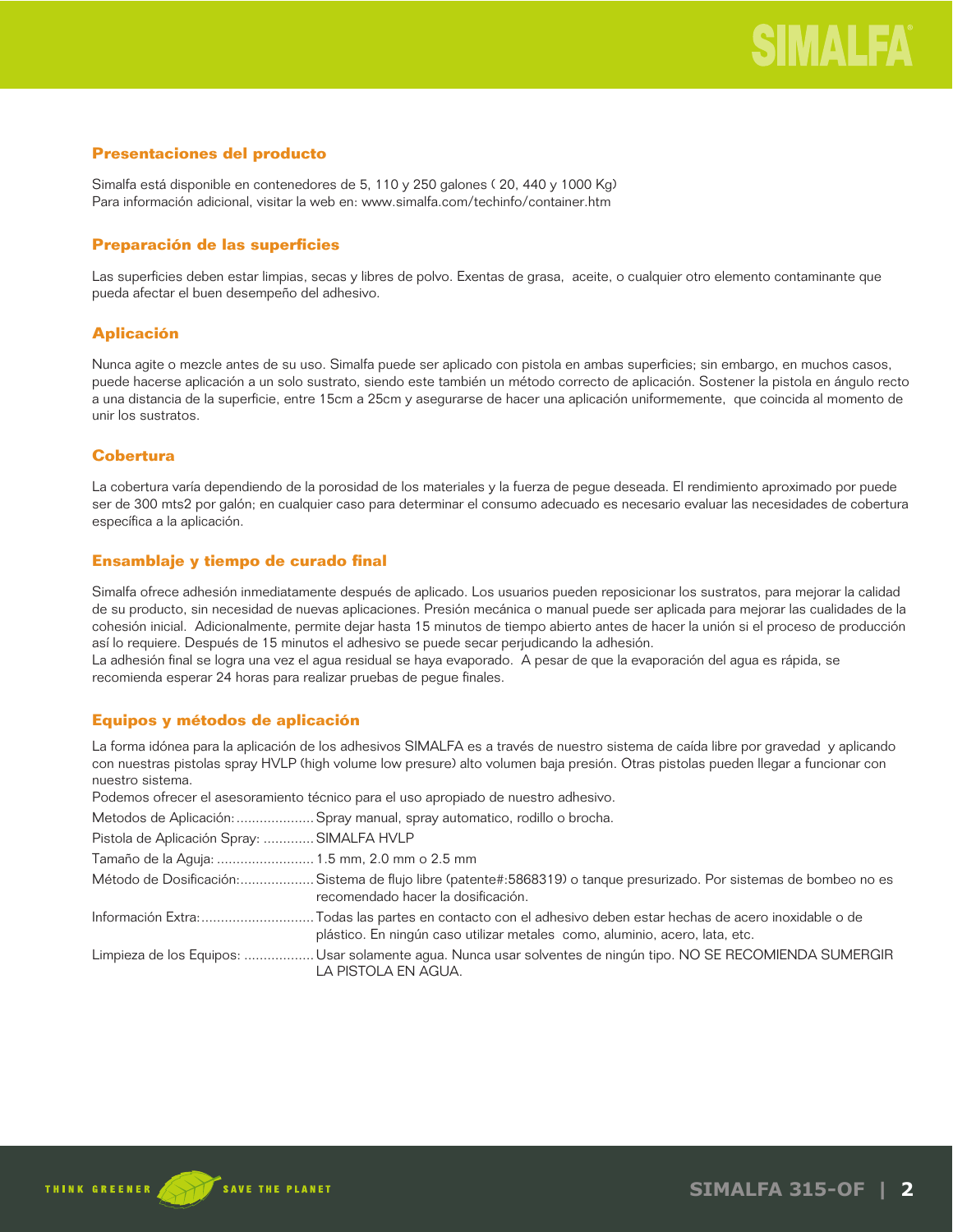## **Limpieza**

En caso que el adhesivo este húmedo (liquido) se puede remover con agua. El adhesivo seco en superficies porosas como lo son telas y espumas no podrá ser removido. Se recomienda a los usuarios evitar que el adhesivo caiga en zonas no deseadas.

## **Información Preventiva**

Antes de usar SIMALFA 315-OF por favor referirse a la hoja de seguridad y a la etiqueta del producto, para consultar las recomendaciones de salud y seguridad.

## **Para Información Adicional**

Para pedir información adicional por favor visiten nuestra pagina www.simalfa.com, o contáctenos vía teléfono al 001(973)423-9266 o por correo postal a SIMALFA | 15 Lincoln Street | Hawthorne | NJ | 075006 | EE.UU.

## **Aviso importante**

Esta información es acertada según el mejor conocimiento de Adhesivos Alfa Inc obtenida de fuentes confiables para la misma. Dado que muchos factores pueden intervenir en el desempeño, procesamiento o aplicación, nosotros recomendamos que haga pruebas para determinar la idoneidad del producto con su uso en particular. Este producto no cuenta con garantías de ningún tipo, ni expresas ni implícitas, incluyendo garantías de come ciabilidad o uso específico o en cuanto a las descripciones, diseños de los productos o información establecida. En ningún caso debe la información y diseño ser tomada como términos y condiciones para la compra del producto. Se debe entender toda la información, diseños y descripciones como material gratis dada por Alfa Adhesives, Inc. Por lo tanto Alfa Adhesives Inc no asume ninguna responsabilidad ni obligación sobre los conceptos, diseños e información dados, todos deben ser aceptados bajo su propia responsabilidad y riesgo.

## **TDS redactada por:**

Alfa Adhesives, Inc. (SIMALFA) 15 Lincoln Street Hawthorne, NJ 07506 EE.UU. Tel: 001.973.423.9266 Fax: 001.973.423.9264

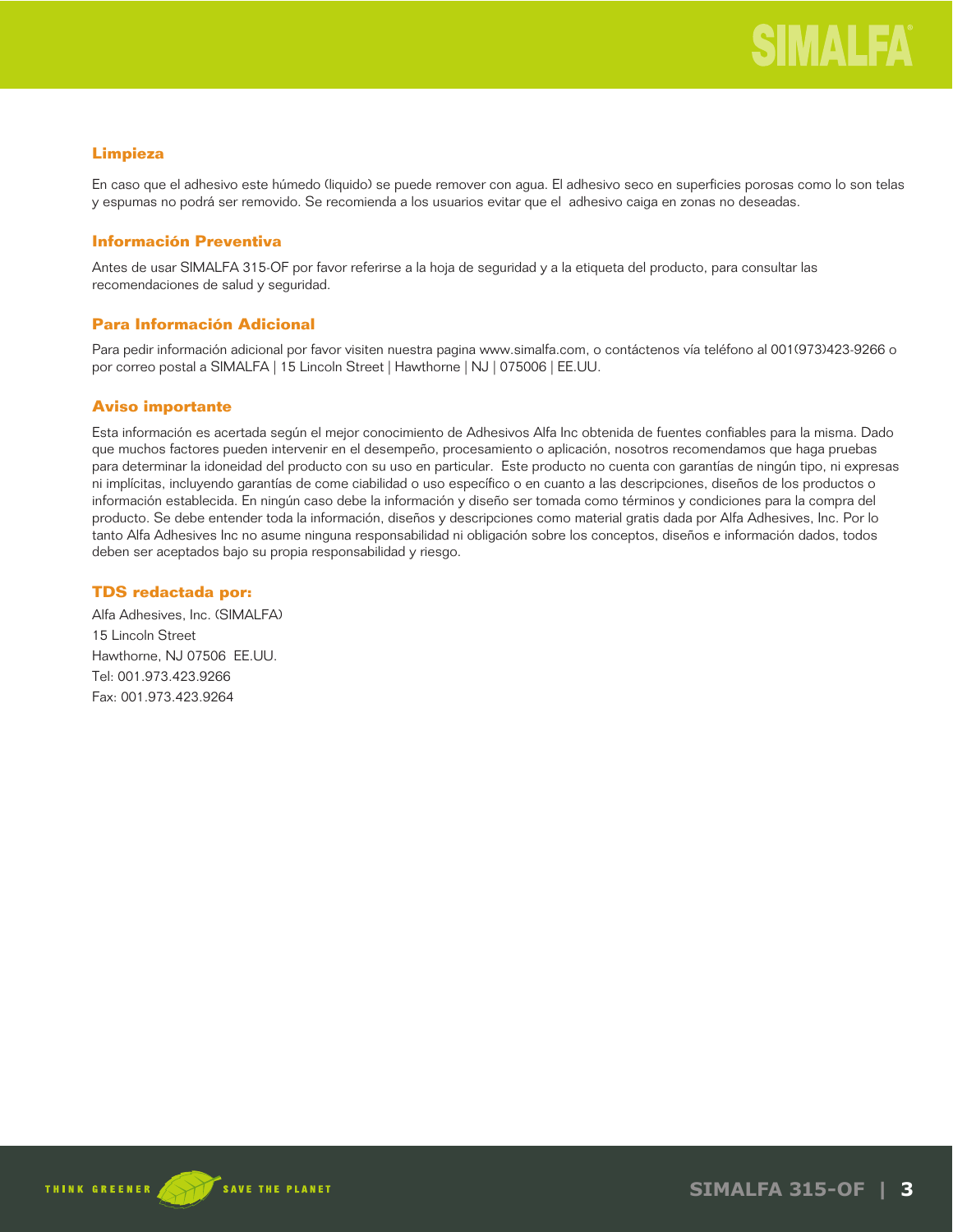# ${HoudA DE SEGURIDAD}$

ISO 9001:2008 REGISTERED | GREENGUARD GOLD + GREENGUARD CERTIFIED

## **SIMALFA 315-OF**

## **SECCIÓN 1: Identificación**

| Identificador de Producto: SIMALFA 315-OF       |                                                                                                                                          |
|-------------------------------------------------|------------------------------------------------------------------------------------------------------------------------------------------|
|                                                 |                                                                                                                                          |
|                                                 |                                                                                                                                          |
|                                                 |                                                                                                                                          |
|                                                 | Uso de la sustancia/mezcla:  Adhesivos, Uso industrial, Espuma flexible de unión, Fabricación de muebles,<br>Construcción de un vehículo |
|                                                 |                                                                                                                                          |
| Fabricante información:                         |                                                                                                                                          |
|                                                 |                                                                                                                                          |
|                                                 | Dirección de la compañía: 15 Lincoln Street, Hawthorne NJ 07506 Estados Unidos de América/USA                                            |
|                                                 | Horas de oficina (Lunes – Viernes)  6.00 am (de la mañana) to 5:00 pm (de la tarde)                                                      |
| Compañía número de teléfono:  1.973.423.9266    |                                                                                                                                          |
|                                                 | Empresa Contacto Nombre:  Darren Gilmore, darren.gilmore@simalfa.com                                                                     |
| Teléfono en caso de emergencia:  1.973.423.9266 |                                                                                                                                          |

## **SECCIÓN 2: Identificación de los peligros**

Clasificación de la sustancia o mezcla, de conformidad con el reglamento párrafo (d) de la regulación §1910.1200:

| Peligros para la salud: No está clasificado      |                                                                   |
|--------------------------------------------------|-------------------------------------------------------------------|
|                                                  | Peligros ambientales:  No están cubiertos por OSHA GHS §1910.1200 |
| Peligroso para el medio                          |                                                                   |
|                                                  |                                                                   |
| Palabra de Advertencia GHS:  No aplica           |                                                                   |
| Indicación de Peligro GHS:  No aplica            |                                                                   |
| Pictograma de Peligro GHS:  No se usa pictograma |                                                                   |
| <b>Consejos de Prudencia GHS:</b>                |                                                                   |
|                                                  |                                                                   |
|                                                  |                                                                   |
|                                                  |                                                                   |

- Eliminación: ............................................. No se requieren declaraciones de prevención.
- Peligro no clasificadas de otro modo: ...... Evitar la inhalación de vapores o nieblas de pulverización.

Porcentaje de ingrediente(s)

de toxicidad aguda desconocida:............. No aplica.

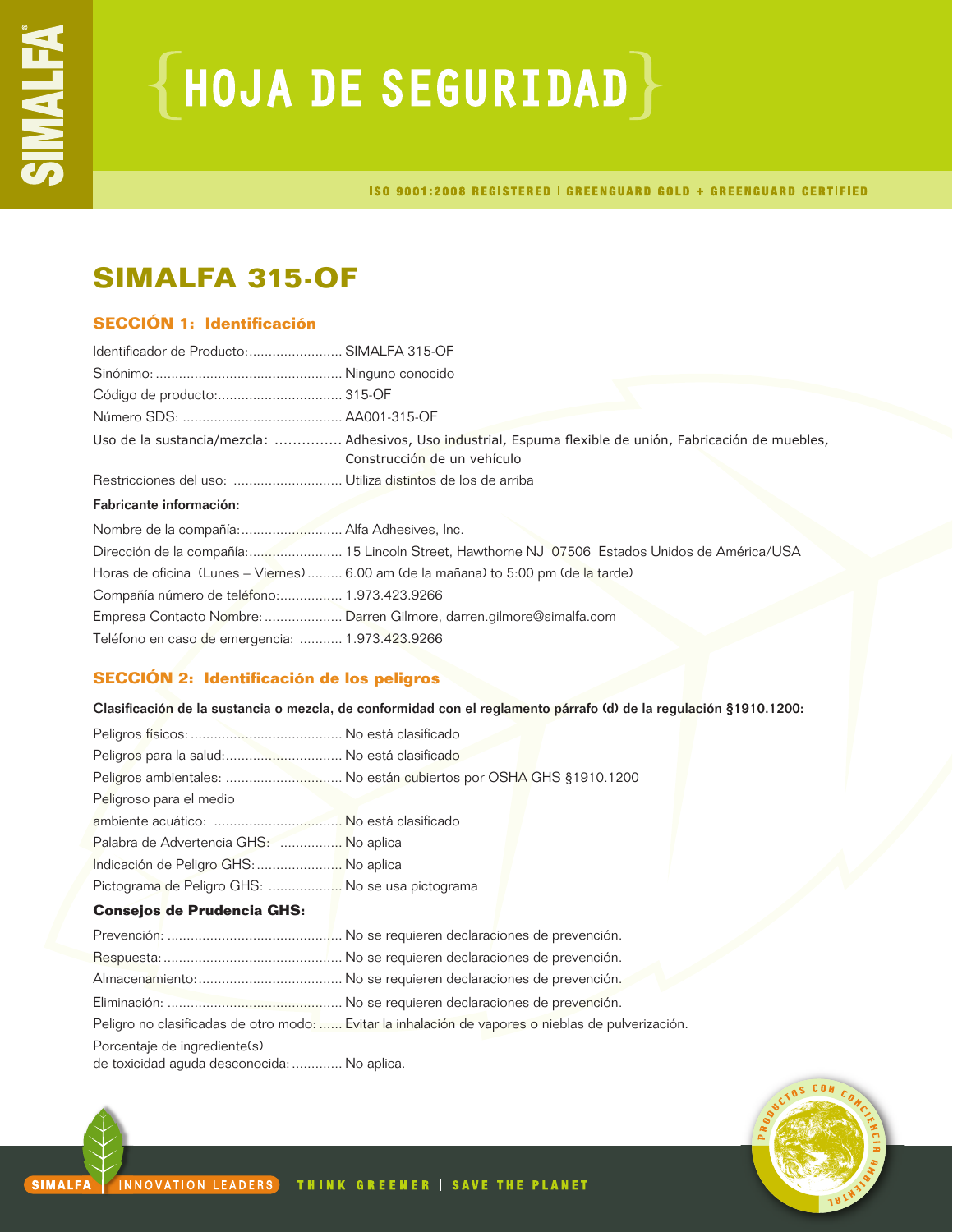

## **Sección 3, Composición/información sobre los componentes**

#### Mezcla:

CR (polychloroprenes, caucho de cloropreno). Aditivo. Agua.

| l Chemical Name                        | CAS# | <b>Concentration (weight %)</b> |
|----------------------------------------|------|---------------------------------|
| No hay componentes peligrosos por      |      |                                 |
| l encima del umbral de clasificación l |      |                                 |

Nota : El saldo de los ingredientes no están clasificados como peligrosos o están por debajo del umbral de clasificación con los criterios de la Federal OSHA Estándar de Comunicación de Peligros 29 CFR 1910.1200.

## **Sección 4, Primeros auxilios**

#### Descripción de las medidas necesarias:

#### Inhalación:

Transportar a la persona al aire libre. . En caso de irritación del tracto respiratorio buscar asistencia médica.

#### Contacto con la piel:

En caso de contacto con la piel, lavar con agua y jabón inmediato.

## En caso de irritación cutánea:

Consultar a un médico.

## Contacto con los ojos:

En caso de contacto con los ojos, manteniendo los párpados bien separados y lavar inmediatamente con abundante agua prolongadamente, durante al menos 5 minutos. Posteriormente consultar a un oftalmólogo

#### Ingestión:

Buscar asistencia médica inmediata.

#### Síntomas/efectos más importantes, agudos y retardados:

Ninguno actualmente conocido.

Indicación de la necesidad de recibir atención médica inmediata y tratamiento especial requerido en caso necesario:

Si se observan los síntomas, consulte a un médico y darles esta SDS.

## **Sección 5, Medidas de lucha contra incendios**

#### Medios de extinción apropiados:

Agua, Espuma, Polvo seco.

## Material extintor inadecuado:

Ninguno conocido .

#### Peligros específicos de los productos químicos:

El producto no es combustible. No inhalar humos procedentes de incendios o de vapores de descomposición. Los productos de combustión – Gases irritantes y vapores.

## Equipo de protección especial y precauciones para los equipos de lucha contra incendios:

Llevar ropa de protección completa y equipo de respiración autónomo aprobado por NIOSH. Utilizar agua para enfriar los contenedores expuestos al fuego.

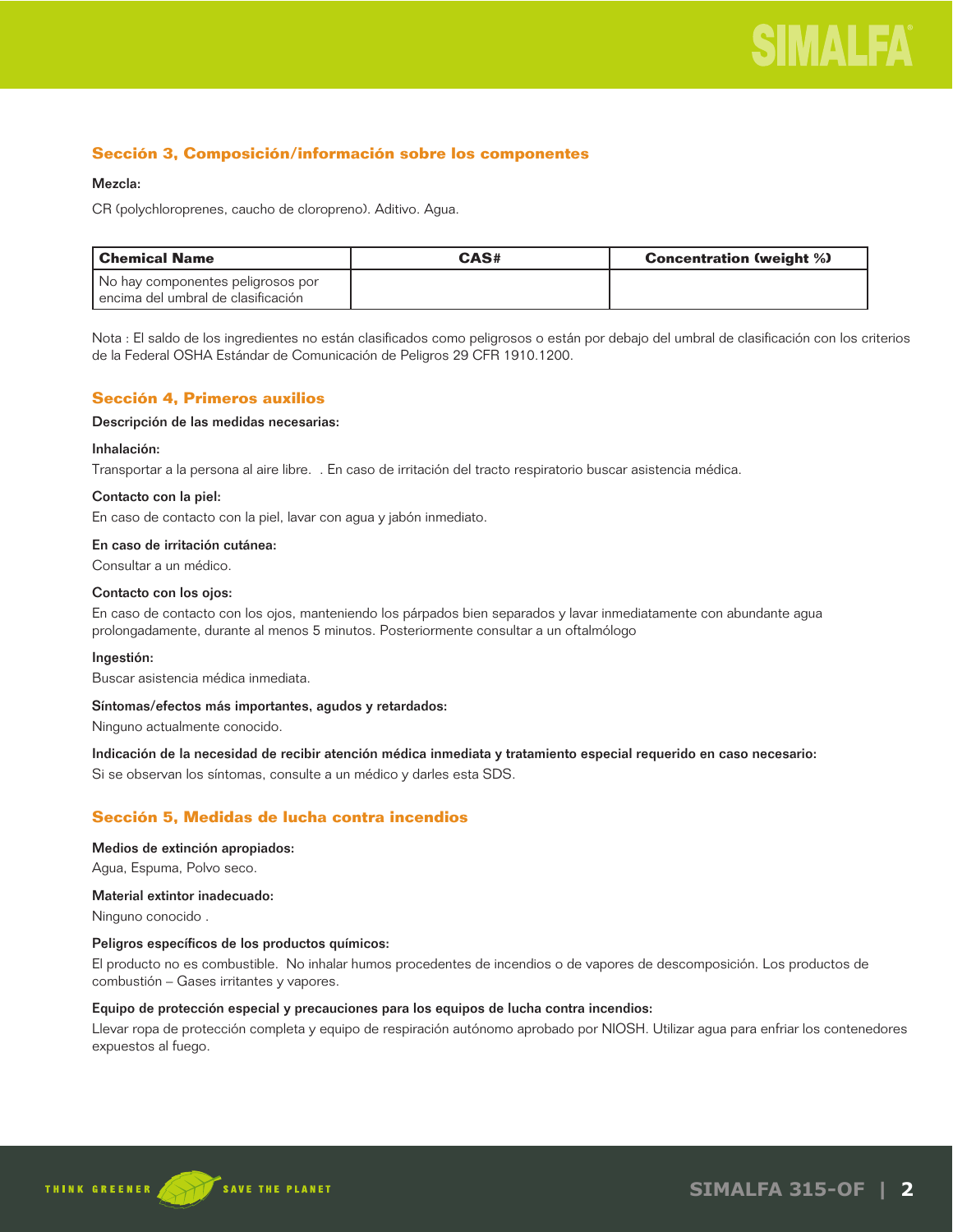## **Sección 6, Medidas que deben tomarse en caso de vertido accidental**

#### Precauciones individuales, equipos de protección y procedimientos de emergencia:

Usar el equipo de protección personal (EPP) adecuado tales como: guantes, gafas y ropa de protección cuando sea necesario basándose en las condiciones (Vea la Sección 8). Vea la Sección 2 y 7 para obtener información adicional sobre los peligros y medidas cautelares. Quitar la ropa contaminada.

#### Precauciones Medioambientales:

Detener la fuga si puede hacerse sin riesgo. No verter en desagües ni en el medio ambiente acuático. Cubrir los desagües.

#### Métodos y materiales de aislamiento y limpieza:

Recoger mecánicamente el producto. Absorber inmediatamente el producto derramado con sólidos inertes como arcilla o tierra de diatomeas, agente aglutinante ácido o universal. Limpiar las superficies contaminadas a fondo. Conservar el agua de lavado contaminada y deseche. Eliminar en un lugar de tratamiento adecuado de acuerdo con las regulaciones locales / regionales / internacionales.

## **Sección 7, Manipulación y almacenamiento**

#### Precauciones para una manipulación segura:

Se deben seguir las precauciones necesarias para el manejo de productos químicos. Si es imposible o insuficiente de succión de las inmediaciones, una buena ventilación del lugar de trabajo debe garantizarse. Use buenas prácticas de higiene personal y usar el equipo de protección personal (EPP) adecuado (vea la Sección 8). . Lavarse las manos y otras áreas expuestas con un jabón suave y agua antes de tomar un descanso del trabajo y abandonar el trabajo

## Condiciones de almacenamiento seguro, incluidas cualesquiera incompatibilidades:

Conservar únicamente en el recipiente original. Mantener el recipiente herméticamente cerrado.

## Temperatura de almacenamiento:

5 - 40°C

#### Duracion:

4 meses en envase cerrado.

## **Sección 8, Controles de exposición/protección personal**

#### Parámetros de control:

#### Límites de exposición laboral:

No contiene sustancias que sobrepasen el límite de concentración fijado un límite de exposición ocupacional.

| US OSHA HAZARDOUS COMPONENTS (29 CFR 1910.1200):            |  |  |
|-------------------------------------------------------------|--|--|
| Permissible Exposure Limits                                 |  |  |
| PEL-TWA (8 hour)<br>l PEL-STEL (15 min)<br><b>Substance</b> |  |  |
| Not Applicable                                              |  |  |

| US ACGIH Threshold Limit Values |                  |                   |
|---------------------------------|------------------|-------------------|
| l Substance                     | TLV-TWA (8 hour) | TLV-STEL (15 min) |
| Not Applicable                  |                  |                   |

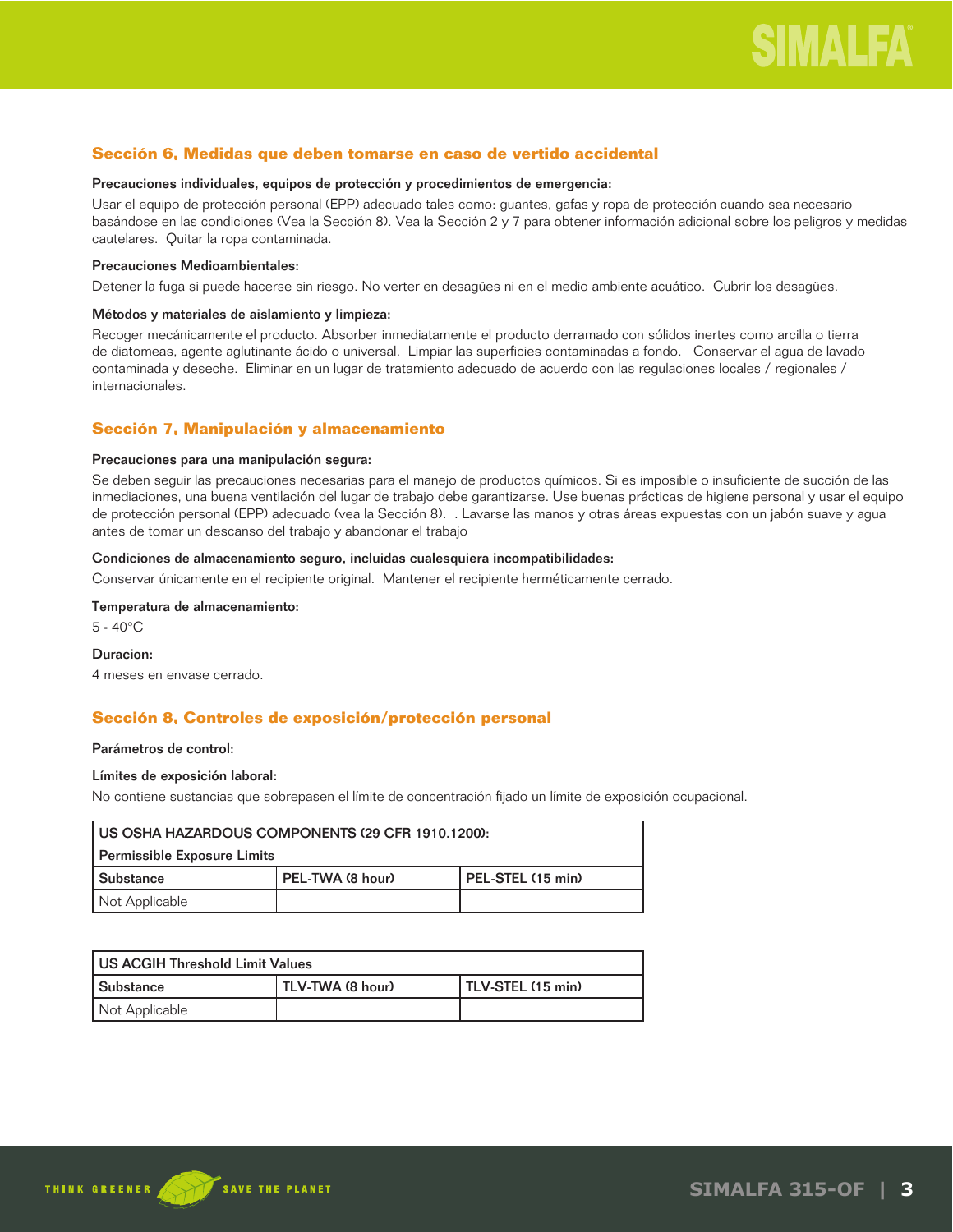

| NIOSH Exposure Limits |            |             |
|-----------------------|------------|-------------|
| Substance             | <b>TWA</b> | <b>STEL</b> |
| Not Applicable        |            |             |

Controles apropiados de ingeniería:

Ventilación general del área debe ser adecuada. También vea la Sección 7.

Medidas de protección individual, tales como equipos de protección personal:

Protección ocular y el rostro: Utilice gafas de protección adecuados.

Protección de los ojos debe cumplir con las regulaciones OSHA.

#### Protección de la piel y de las manos:

Utilice guantes de protección adecuados. Inspeccione los guantes antes de su uso. Utilice la técnica correcta de quitarse los guantes (sin tocar la superficie exterior del guante) para evitar el contacto de la piel con este producto. Deseche los guantes contaminados después de su uso, de acuerdo con las leyes aplicables y buenas prácticas de laboratorio. Lavar y secar las manos.

#### Protección de las vías respiratorias:

Evitar la inhalación de vapores o nieblas de pulverización. Trabaje en áreas bien ventiladas, donde la evaluación de riesgos muestra que los respiradores purificadores de aire son apropiados, use un respirador tipo N95 (EE. UU.) O tipo P2 (EN 143). Use respiradores y componentes probados y aprobados bajo estándares gubernamentales apropiados como NIOSH (EE. UU.) O CEN (UE).

## Otros:

Otra ropa de protección puede ser necesaria dependiendo de grado de exposición.

## Peligros térmicos:

No hay datos disponibles

#### **Sección 9, Propiedades físicas y químicas**

## Apariencia

| Punto de fusión/solidificación:  No aplicable                         |  |
|-----------------------------------------------------------------------|--|
|                                                                       |  |
|                                                                       |  |
|                                                                       |  |
|                                                                       |  |
| Inflamabilidad (sólido, gas):  No es inflamable                       |  |
| Límites de inflamabilidad superior/inferior o límites de explosividad |  |
|                                                                       |  |
| Límites de inflamabilidad: superior %:  No aplicable                  |  |
| Límites de explosividad: inferior %: No aplicable                     |  |
| Límites de explosividad: superior %: No aplicable                     |  |
|                                                                       |  |
|                                                                       |  |

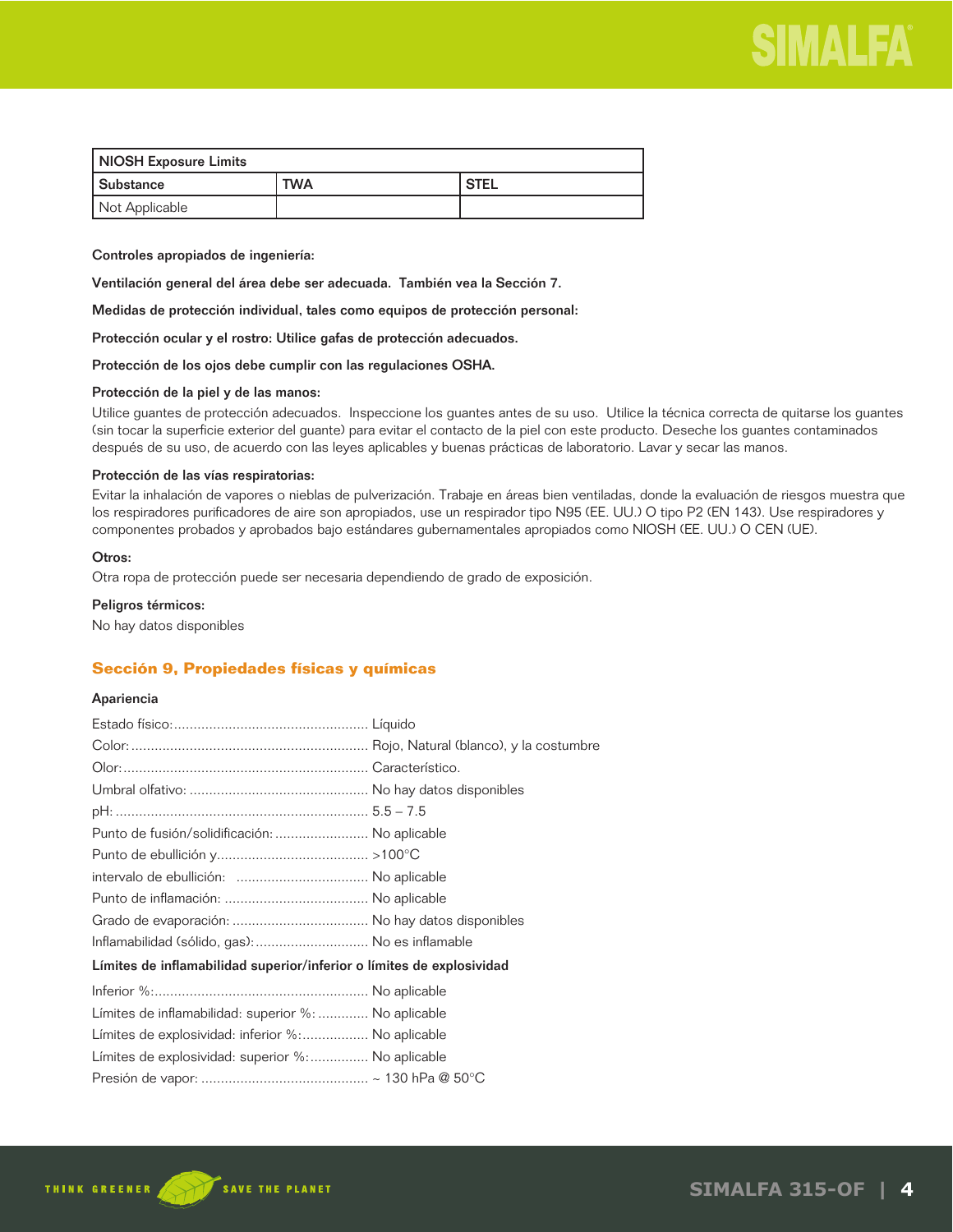

| Coeficiente de partición (n-octanol/agua):  No hay datos disponibles |  |
|----------------------------------------------------------------------|--|
| Temperatura de autoignición: No hay datos disponibles                |  |
| Temperatura de descomposición:  No hay datos disponibles             |  |
|                                                                      |  |
| Otra información:                                                    |  |

## **Sección 10, Estabilidad y reactividad**

| Posibilidad de reacciones peligrosas:  Ninguno conocido. |                                                                                                             |
|----------------------------------------------------------|-------------------------------------------------------------------------------------------------------------|
| Condiciones que deben evitarse: No congele.              |                                                                                                             |
| Materiales incompatibles:  Ninguno conocido.             |                                                                                                             |
|                                                          | Productos de descomposición peligrosos: La descomposición térmica puede liberar gases y vapores irritantes. |

## **Sección 11, Información toxicológica**

## Información sobre posibles vías de exposición:

## Síntomas relacionados con las características físicas, químicas y toxicológicas:

No se espera ninguna.

## Efectos retardados e inmediatos y efectos crónicos producidos por una exposición a corto o largo plazo: No se espera ninguna.

## Medidas numéricas de toxicidad:

Información Ingrediente:

| l Substance | Test Type (species)     | Value |
|-------------|-------------------------|-------|
| No aplica   | LD50 Oral (Ratón)       |       |
|             | LD50 Dérmico (Conejo)   |       |
|             | LC50 Inhalación (Ratón) |       |

## Corrosión/irritación en la piel:

Contactos frecuentes o prolongado con la piel puede causar irritación dérmica.

## Lesiones/irritación graves en los ojos:

No se espera que cause lesiones/irritación graves en los ojos.

## Sensibilización respiratoria:

No hay información disponible sobre la mezcla, sin embargo ninguno de los componentes se han clasificado como sensibilizador respiratorio (o están por debajo del umbral de concentración para la clasificación).

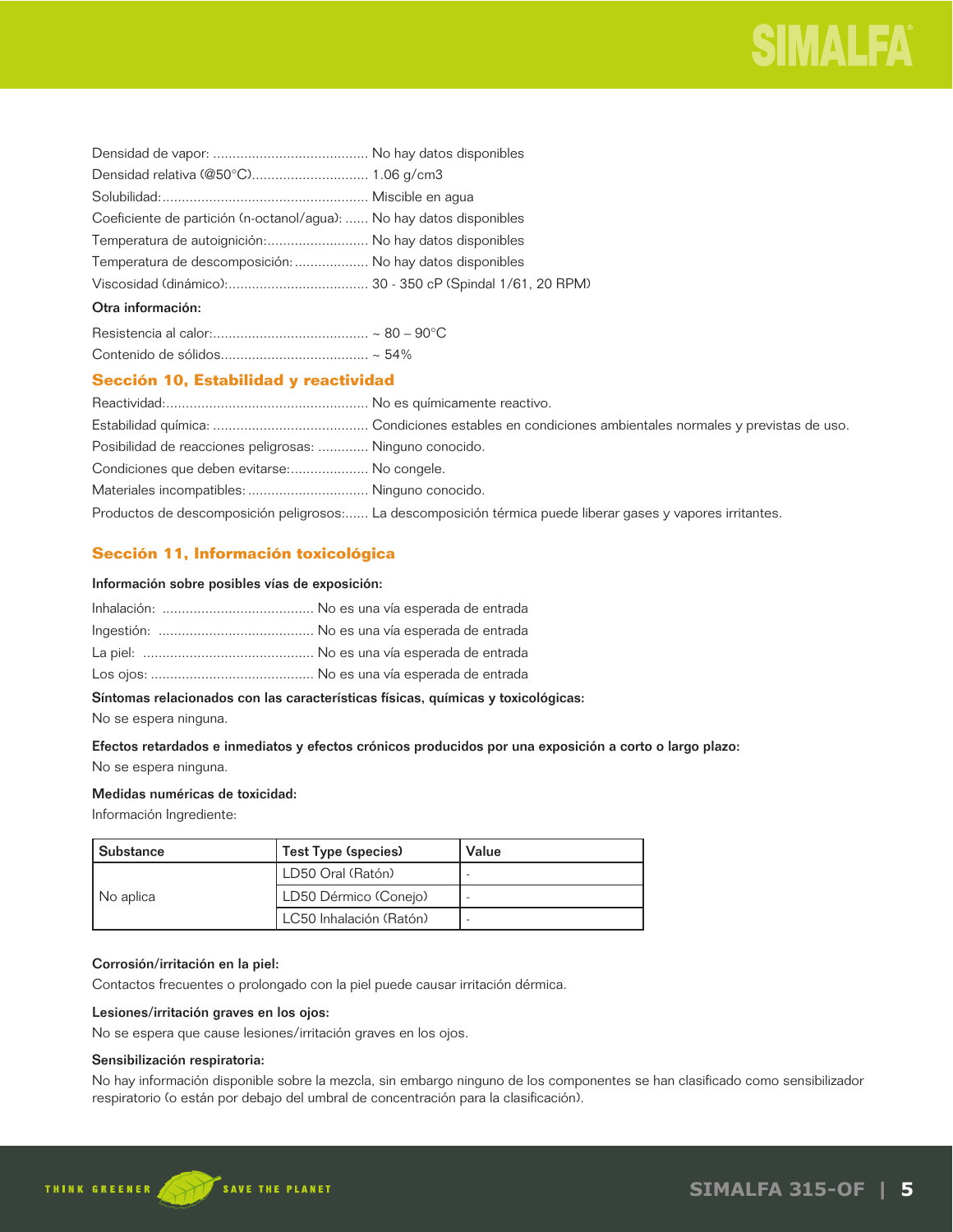#### Sensibilización de la piel:

No hay información disponible sobre la mezcla, sin embargo ninguno de los componentes se han clasificado como un sensibilizador de la piel (o están por debajo del umbral de concentración para la clasificación).

## Mutagenidad de células germinativas:

No hay información disponible sobre la mezcla, sin embargo ninguno de los componentes se han clasificado como mutagenidad de células germinativas (o están por debajo del umbral de concentración para la clasificación).

## Carcinogenicidad:

No hay información disponible sobre la mezcla, sin embargo ninguno de los componentes está listado en el Programa Nacional de Toxicología - Informe sobre Carcinógenos (National Toxicology Program (NTP) Report on Carcinogens) (última edición) o se ha encontrado para ser un carcinógeno potencial en la Agencia Internacional para la Investigación del Cáncer (International Agency for Research on Cancer (IARC)) Monografías (última edición), o por la OSHA.

## Toxicidad a la reproducción:

No hay información disponible sobre la mezcla, sin embargo ninguno de los componentes se han clasificado como toxicidad a la reproducción (o están por debajo del umbral de concentración para la clasificación).

## Toxicidad sistémica para órganos

## diana (exposición única):

No hay información disponible sobre la mezcla, sin embargo ninguno de los componentes se han clasificado como Toxicidad sistémica para órganos diana (exposición única) (o están por debajo del umbral de concentración para la clasificación).

#### Toxicidad sistémica para órganos

#### diana (exposición repetida):

No hay información disponible sobre la mezcla, sin embargo, ninguno de los componentes ha sido clasificado para STOT RE (o están por debajo del umbral de concentración para la clasificación). Sobre la base de nueva información sobre una materia prima que se está utilizando en la formulación de este producto, se está aclarando si es necesaria una clasificación en una clase de peligro después de una exposición repetida (inhalación).

#### Peligro por aspiración:

No hay información disponible sobre la mezcla, sin embargo ninguno de los componentes se han clasificado como peligro por aspiración (o están por debajo del umbral de concentración para la clasificación).

## Información adicional:

Ninguno conocido.

## **Sección 12, Información ecotoxicológia**

#### Ecología:

## Datos del producto:

El producto no puede ser liberado en el agua sin tratamiento previo.Ingredient Information:

#### Información Ingrediente:

| <b>Substance</b> | <b>Test Type</b> | <b>Species</b> | Value |
|------------------|------------------|----------------|-------|
| No aplica        | LD50             |                |       |
|                  | <b>EC50</b>      |                |       |
|                  | EC/LC50          |                |       |

## Persistencia y degradabilidad:

No hay datos disponibles

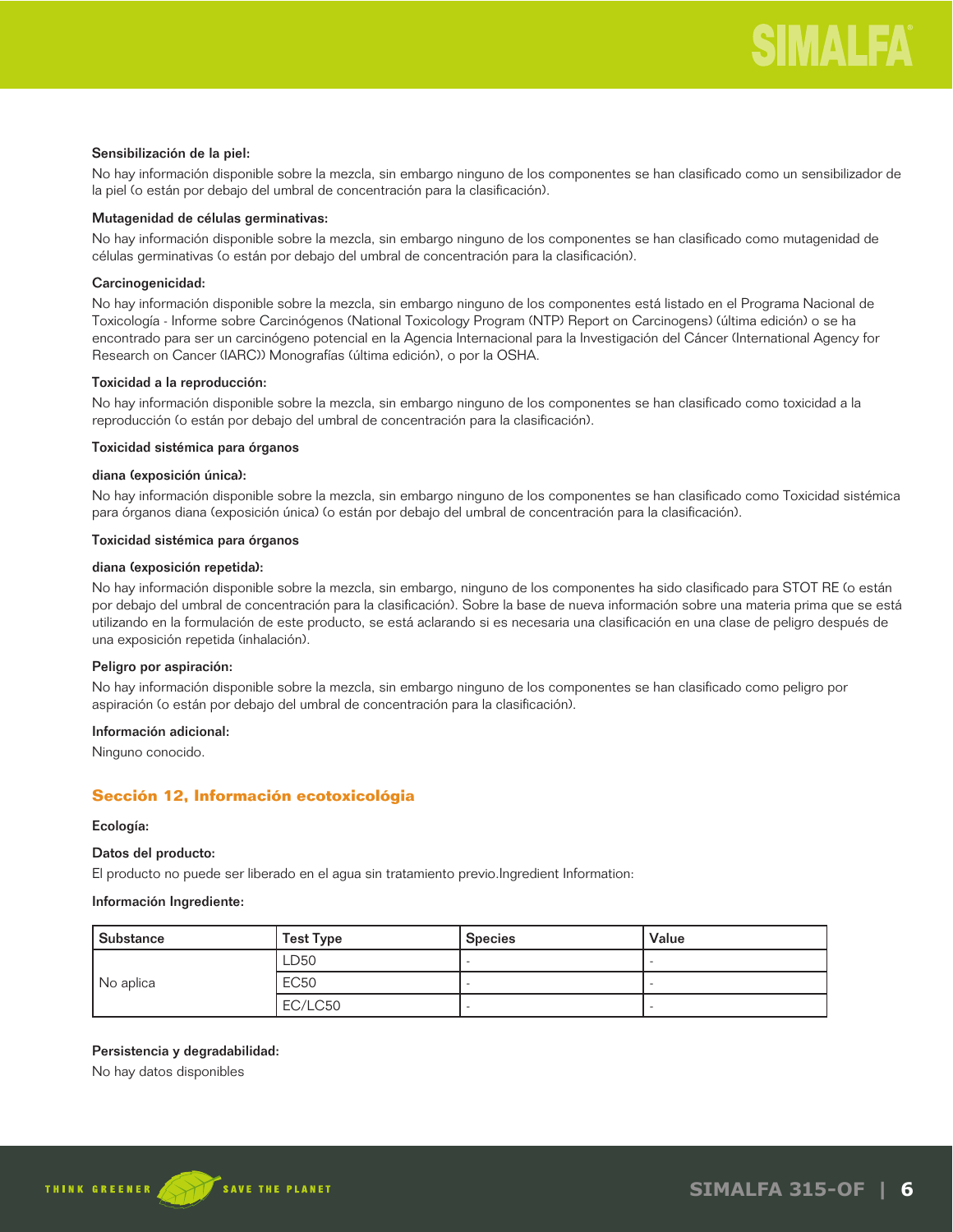#### Potencial de bioacumulación:

No hay datos disponibles

Movilidad en suelo:

No hay datos disponibles

## Otros efectos adversos:

Técnicamente versiones correctas de concentración débil en adecuadas estaciones de depuración biológica, no hay que esperar perturbaciones de la biodegradabilidad de los lodos activados. Observar las prescripciones relativas drenajes locales.

## **Sección 13, Información relativa a la eliminación de los productos**

## Proceso de eliminación de sustancias o preparados:

Deshágase de producto contaminante y los materiales utilizados en la limpieza de derrames o fugas de una manera aprobada para este material. Consulte Federales, Estatales y Locales agencias reguladoras apropiadas a determinar los procedimientos adecuados de eliminación.

## Envases contaminados:

Embalaje completamente vaciado se puede reciclar.

## **Sección 14, Información relativa al transporte**

## US Departamento de Transporte (49CFR)

No regulado

## Código Marítimo Internacional de Mercancías Peligrosas (IMDG)

No regulado

## Asociación Internacional de Transporte Aéreo (IATA) (Pueden aplicación variantes según países)

No regulado

#### Peligros ambientales

Contaminante marino: No

## Transporte a granel (de acuerdo con el Anexo II de MARPOL 73/78 y el código IBC)

Ninguna otra información pertinente disponible.

Precauciones especiales que el usuario necesita para tener en cuenta, o necesita para cumplir , en relación con el transporte o medio de transporte , ya sea dentro o fuera de sus instalaciones:

Proteger de las heladas

## **Sección 15, Información sobre la reglamentación**

#### USA:

Regulaciones federales de Estados Unidos de América: Esta hoja de datos de seguridad cumple con OSHA, 29 CFR 1910.1200.

## Control de Sustancias Tóxicas acto (Toxic Substances Control Act (TSCA)):

Todas las sustancias de este producto están relacionados, según sea necesario, o están exentos de inventario TSCA.

## Reautorización del Superfina acto de 1986 Título III secciones 302, 311,312 y 313 (SARA - Superfund and Reauthorization Act of 1986 Title III sections 302, 311,312 and 313):

Seccione 302 – No hay productos químicos en este material están sujetos a los requisitos de información de SARA Título III, Seccione 302.

## Respuesta, Compensación y Responsabilidad Ambiental Ley Integral (Comprehensive Environmental Response, Compensation, and Liability Act - CERCLA) Lista de sustancias peligrosas, 40 CFR 302.4:

Este producto no contiene productos químicos incluidos en el CERCLA.